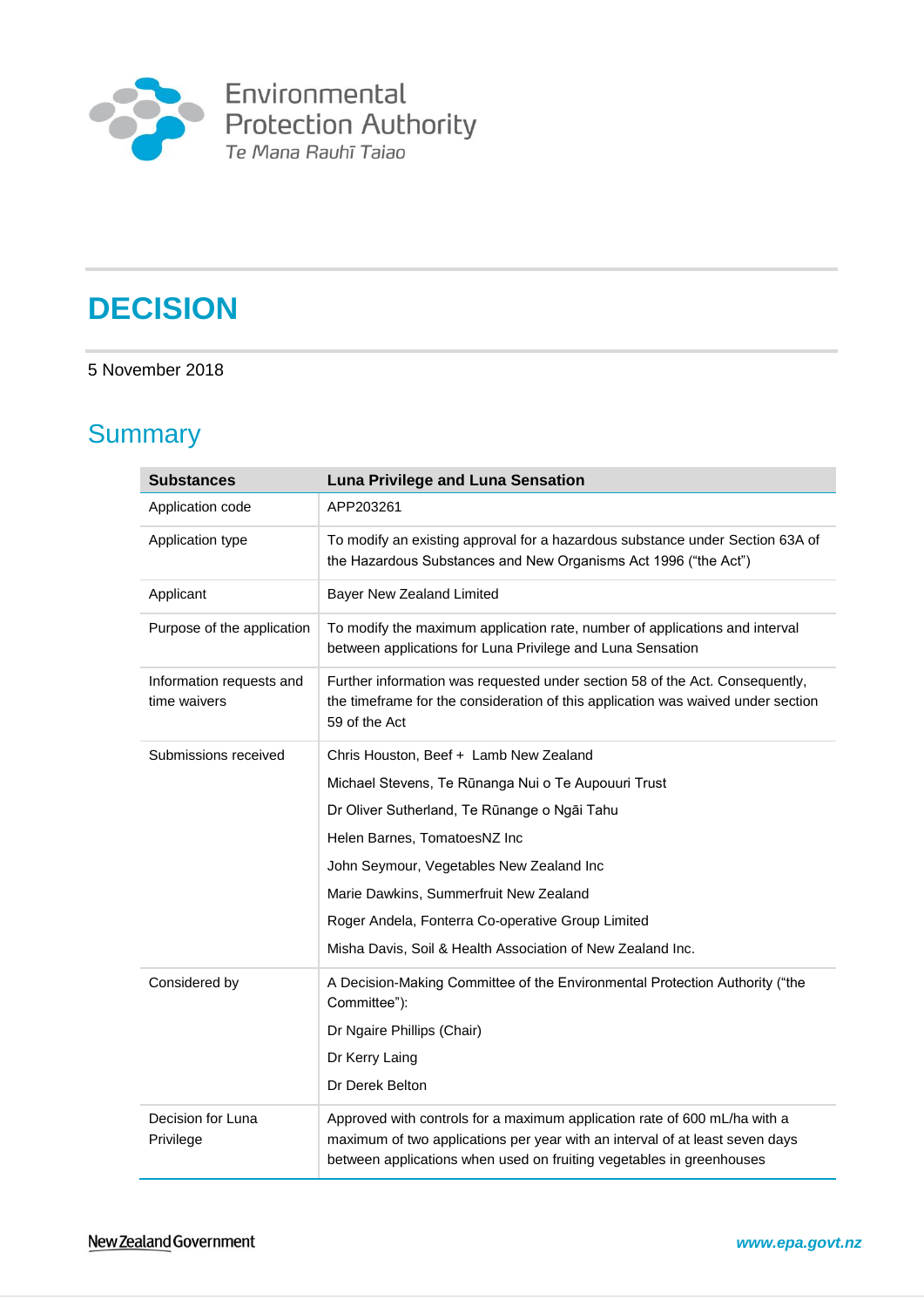Application for approval to manufacture ESN containing sodium nitrite at 950 g/kg and bait containing sodium nitrite at 100 g/kg (ERMA200570)

| Approval code for Luna<br>Privilege | <b>HSR100746</b>                                                                                                                                                                                              |
|-------------------------------------|---------------------------------------------------------------------------------------------------------------------------------------------------------------------------------------------------------------|
| Decision for Luna<br>Sensation      | Approved with controls for a maximum application rate of 600 mL/ha with a<br>maximum of three applications per year with an interval of at least seven days<br>between applications when used on stone fruits |
| Approval code for Luna<br>Sensation | <b>HSR100998</b>                                                                                                                                                                                              |

| <b>Application dates</b>  |                               |
|---------------------------|-------------------------------|
| Date application received | 1 June 2017                   |
| Submission period         | 16 June - 28 July 2017        |
| Hearing date              | 2 August – 5 September 2018   |
| Consideration date        | 5 September - 5 November 2018 |
| Date decision signed      | 5 November 2018               |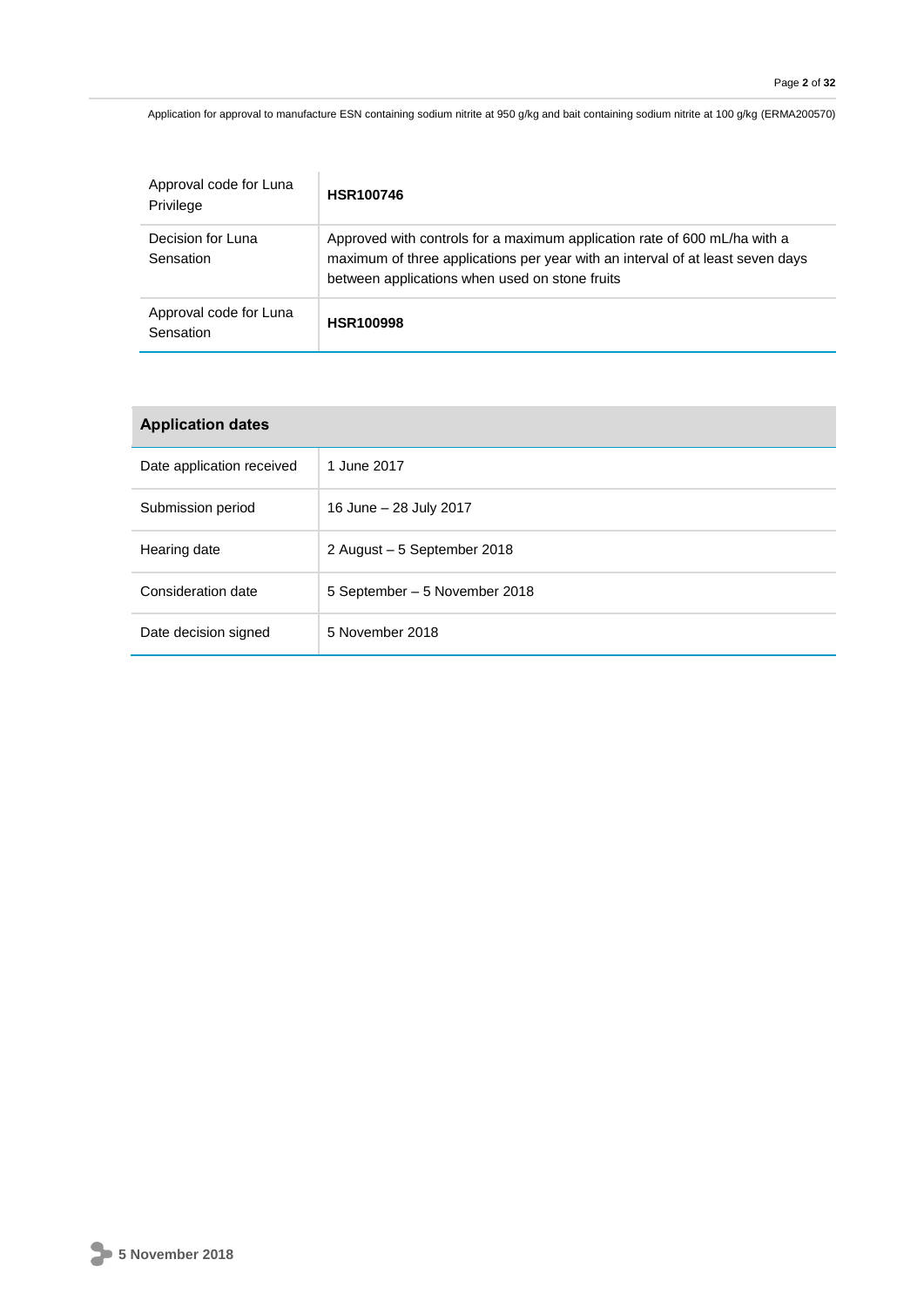# 1. Application context

## **Background**

- 1.1. Luna Privilege is a fungicide used to protect kiwifruit from sclerotinia containing 500 g/L fluopyram as the active ingredient (ai). Luna Privilege was approved for use in New Zealand in 2012 (approval number HSR100746). The modified reassessment seeks to determine whether the maximum application rate of Luna Privilege can be increased from 300 to 600 mL/ha (300 g fluopyram/ha) per application, and the number of applications per year from one to two (with an interval of at least seven days between applications). These changes would allow the use of Luna Privilege to be extended to greenhouse fruiting vegetables (for example tomatoes, capsicums, aubergines, chili, but excluding cucurbits).
- 1.2. Luna Sensation is a protectant and systemic fungicide for the control of powdery mildew in grapes containing 250 g/L fluopyram and 250 g/L trifloxystrobin as the active ingredients. Luna Sensation was approved for use in New Zealand in 2014 (approval number HSR100998). The modified reassessment seeks to determine whether the maximum application rate of Luna Sensation can be increased from 150 to 600 mL/ha (150 g fluopyram/ha and 150 g trifloxystrobin/ha) per application, the number of applications per year from two to three and the minimum interval between applications reduced from ten to seven days. These changes would allow the use of Luna Sensation to be extended to stone fruits (including cherries, peaches, nectarines and apricots).

## Process and consultation

- 1.3. Grounds for the modified reassessments of Luna Privilege and Luna Sensation were granted by a Decision-Making Committee of the Environmental Protection Authority (EPA) on 4 April 2017 (application number APP203182). This decision was made on the basis that significant new information on change in the possible use of the substances had become available.
- 1.4. The application for a modified reassessment of the approvals for Luna Privilege and Luna Sensation was lodged pursuant to section 63A of the Act and was formally received on 1 June 2017.

#### **Notification to government departments**

- 1.5. The Ministry of Health, the Ministry for the Environment, the Department of Conservation and the Agricultural Compounds and Veterinary Medicines (ACVM) group of the Ministry for Primary Industries were notified of the application and the submission period on 1 June 2017 and were invited to comment. No comments were received.
- 1.6. WorkSafe New Zealand ("WorkSafe") is the agency responsible for overseeing the Health and Safety at Work Act 2015 (HSW Act) and Health and Safety at Work (Hazardous Substances) Regulations 2017 (HSW (HS) Regulations). Therefore, advice was sought from WorkSafe on whether the HSW requirements are adequate to manage the risks associated with the use of these substances in the workplace.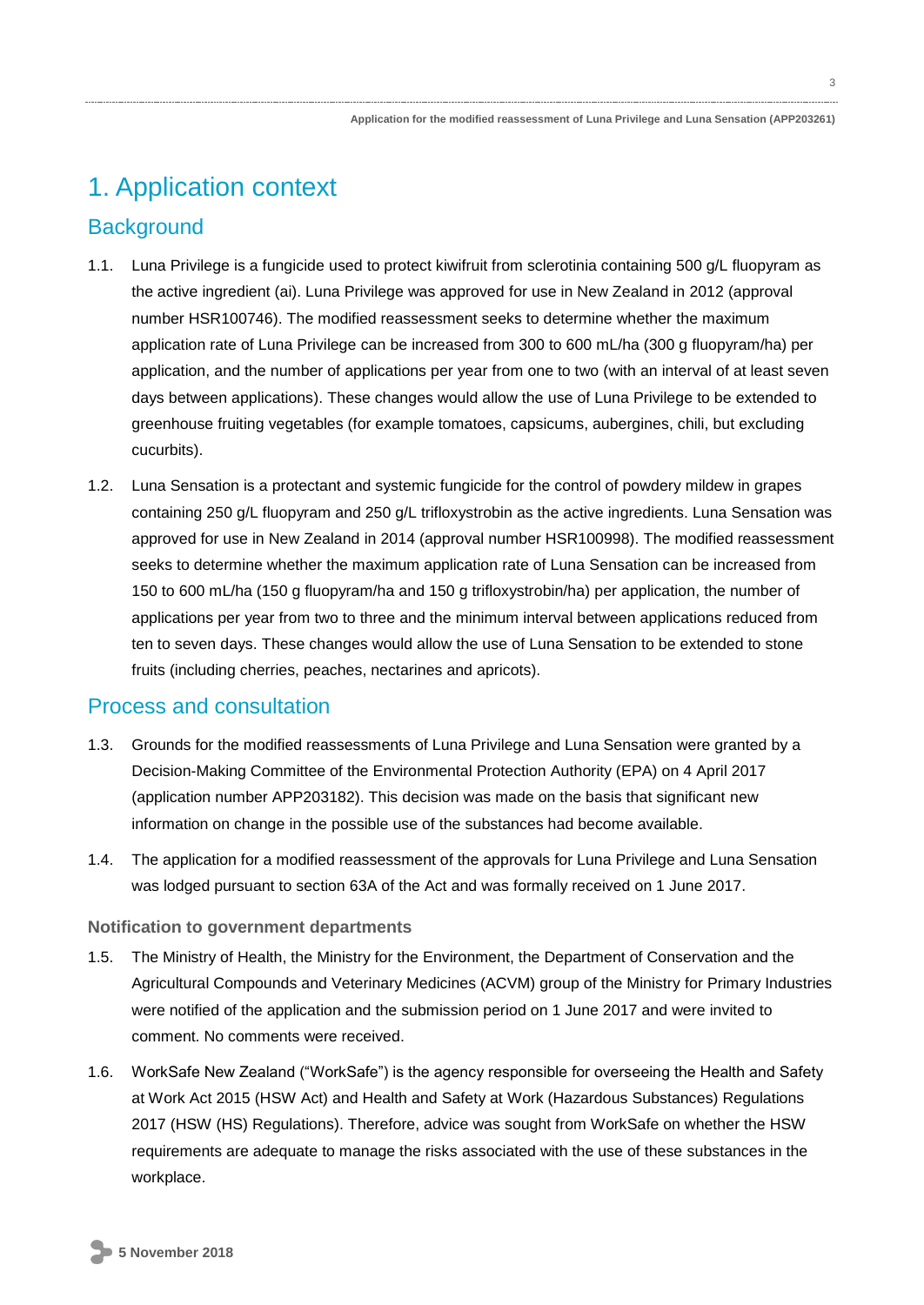4

1.7. WorkSafe was notified of the application on 1 June 2017 and provided with the appropriate documents in April 2018 to allow them to make this assessment.

#### **Public notification**

1.8. The application was publicly notified in accordance with section 53 of the Act, and public submissions were sought from 16 June 2017 until 28 July 2017. Eight submissions were received.

#### **Request for additional information**

- 1.9. Under section 58 of the Act, further information was requested of the applicant on 21 July 2017. This information relates to the assessment of any particular risks, costs and benefits which arise from the relationship of Māori and their culture and traditions with their taonga, and to the type of application in greenhouses, in particular the application method, and the surface area treated daily, to assess the risks to operators and integrated pest management systems.
- 1.10. The statutory timeframe for consideration of the application was waived on 2 August 2017 under section 59 of the Act to allow the EPA to consider new information provided by the applicant on 2 August 2017.
- 1.11. After the EPA published the science memoranda for Luna Privilege and Luna Sensation and Evaluation and Review report on 19 July 2018, the applicant contacted the EPA on 27 July 2018.
	- The applicant had identified a mistake in the human health risk assessment of Luna Privilege
	- The applicant provided further information about the restricted entry interval (REI) for Luna Sensation.
- 1.12. The EPA corrected its human health risk assessment of Luna Privilege, amended the Evaluation and Review report accordingly and provided these updated documents to the Committee and the submitters on 31 July 2018 (ie in advance of the public hearing).

#### **Hearing**

- 1.13. The Committee determined that the information was material to the decision making process and agreed that it would allow the further information about the REI to be considered as part of the application and to be presented at the hearing by the applicant.
- 1.14. The hearing was held on 2 August 2018 in presence of the applicant and representatives, the EPA staff, the submitters who wished to be heard (apart from Soil & Health Association of New Zealand Inc.) and WorkSafe. The hearing was adjourned at the end of the day in order to take into consideration the new information provided by the applicant.

#### **Submissions received after the hearing**

1.15. At the hearing on 2 August 2018, it was decided by the Committee that this new information about the REI would be assessed by the EPA staff. The risk assessment for Luna Sensation and Evaluation and Review report were updated using this new information. The updated documents were made available

**5 November 2018**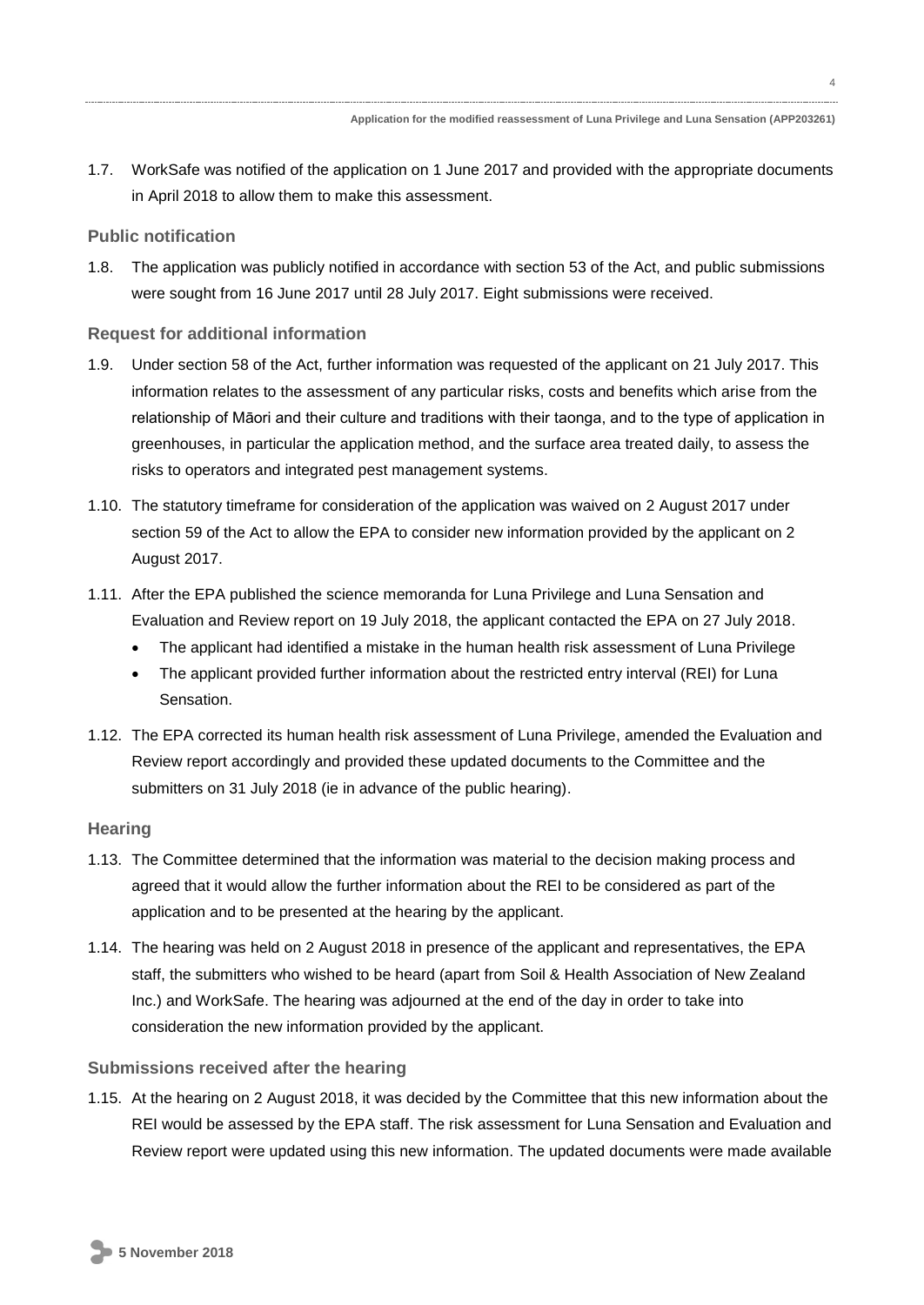on 9 August 2018, providing submitters with an opportunity to submit on the new information between 9 and 17 August 2018.

- 1.16. One submission was received on 13 August 2018 from Summerfruit NZ, in support of the reduced REI of 1 day as recommended by the EPA in the amended science memorandum for Luna Sensation and amended Evaluation and Review Report for APP203261.
- 1.17. The hearing was closed on 5 September and the DMC started the consideration of the application.

#### **Approval re-issue**

1.18. A section 63A modified reassessment of a release approval is subject to sections 77, 77A and 77B. Therefore, the EPA Notice controls will apply to the modified approvals. Such approvals must therefore be reissued under clause 4(3) of Schedule 7 of the HSNO Act. The approvals have therefore been reissued prior to the completion of the modified reassessment, on 1 November 2018.

## Information available for consideration

- 1.19. The information available to the Committee for consideration of this application consisted of the:
	- application form, including the confidential material submitted by the applicant
	- original applications and associated documents
	- submissions
	- hearing presentations made by the applicant, WorkSafe New Zealand, staff of the EPA and submitters
	- additional information supplied by the applicant at the hearing
	- amended EPA Staff Evaluation and Review Report and amended science memoranda for Luna Privilege and Luna Sensation, incorporating the new information provided by the applicant.
- 1.20. There were 8 submissions received on the application, and 4 submitters were heard at the public hearing.
- 1.21. After considering all relevant information, the Committee decided that it had sufficient information to make a decision on this application.

### Hazardous classifications

1.22. The hazardous properties of Luna Privilege and Luna Sensation remain unchanged since the original applications as no new information was available to inform a review of the hazards. The classifications of Luna Privilege and Luna Sensation are summarised in [Table 1](#page-4-0) below:

<span id="page-4-0"></span>

| <b>Hazard</b>                          | <b>Classification</b> |                       |
|----------------------------------------|-----------------------|-----------------------|
|                                        | Luna Privilege        | <b>Luna Sensation</b> |
| Acute toxicity (oral)                  | No                    | 6.1D                  |
| Target organ or system toxicity (oral) | 6.9B                  | 6.9B                  |
| Aquatic ecotoxicity                    | 9.1B                  | 9.1A                  |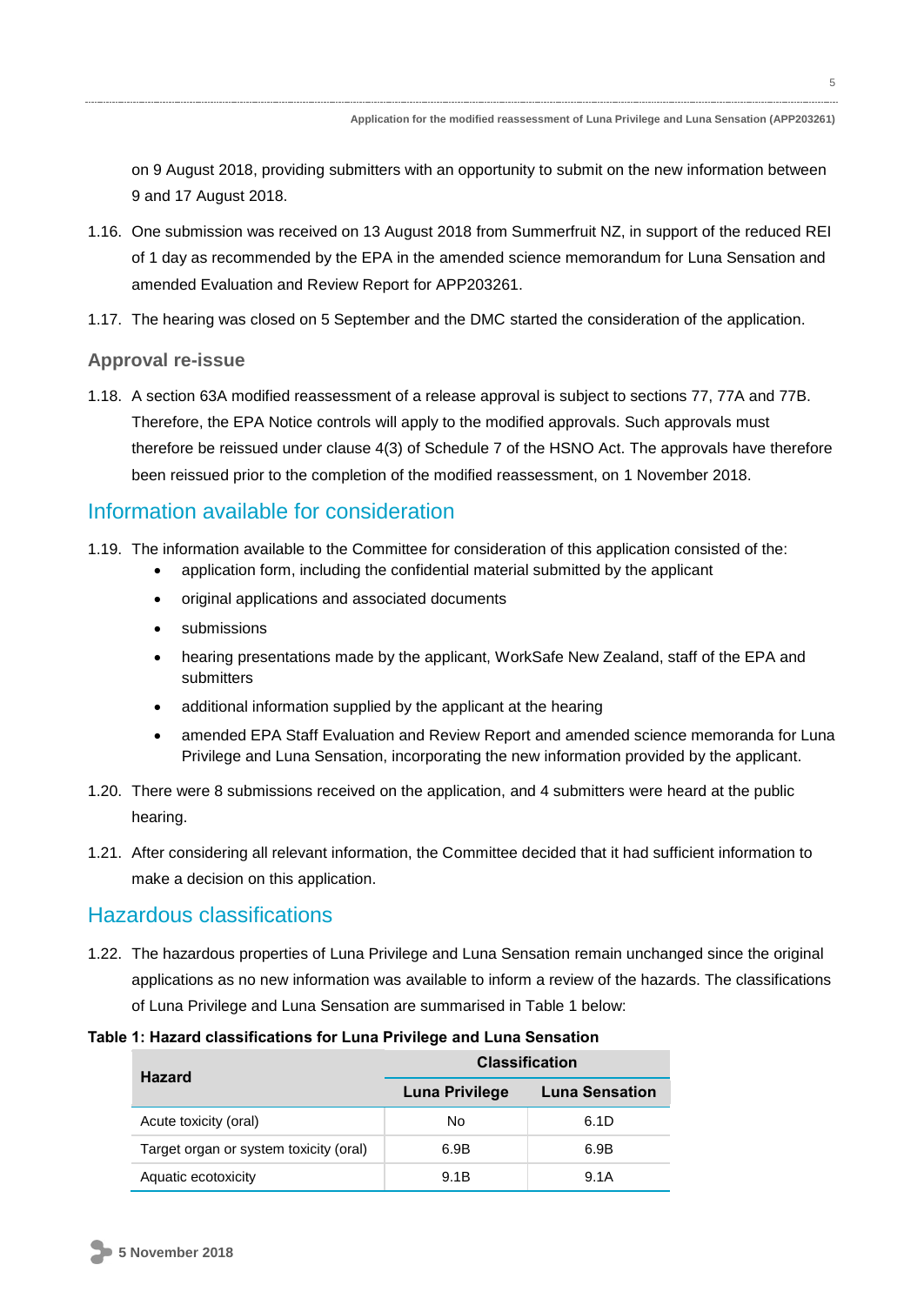| <b>Hazard</b>                      | <b>Classification</b> |                       |
|------------------------------------|-----------------------|-----------------------|
|                                    | Luna Privilege        | <b>Luna Sensation</b> |
| Terrestrial vertebrate ecotoxicity | Nο                    | 9.3C                  |

# 2. Proposed modifications to the approval of Luna Privilege

2.1. The suite of controls applied to Luna Privilege under approval HSR100746 included the following maximum application rate control, which was applied under section 77A of the Act:

> *This substance shall be applied at a maximum application rate of 300 mL/ha (150g fluopyram/ha) with a maximum of one application per year.*

- 2.2. The modified reassessment sought to determine whether this control could be amended to allow a maximum application rate of 600 mL/ha (300 g fluopyram/ha) per application, with a maximum of two applications per year at an interval of at least seven days between applications.
- 2.3. These changes would allow the use of Luna Privilege to be extended to greenhouse fruiting vegetables (for example tomatoes, capsicums, aubergines, chili, but excluding cucurbits).

## 3. Assessment of the proposed modifications to the approval of Luna Privilege

## Assessments of risks associated with the proposed modifications

#### **Risks to human health**

- 3.1. The Committee noted that the risk assessment (contained in the amended science memorandum) indicated that without controls the proposed increase in maximum application rate to 600 mL of Luna Privilege / ha and use in greenhouses would result in risks above the level of concern for operators (chronic exposures) and re-entry workers (dermal exposure).
- 3.2. However, the predicted chronic risks to operators from mixing, loading and application of Luna Privilege at the proposed higher application rate are negligible, provided the operator wears gloves and coveralls as Personal Protective Equipment (PPE).
- 3.3. The risk from dermal exposure in greenhouses to re-entry workers can be mitigated with a Restricted Entry Interval (REI) of 13 days.
- 3.4. The Committee accepted the corrected assessment and determined that with the appropriate PPE and the setting of a REI by WorkSafe, the risks to human health are negligible.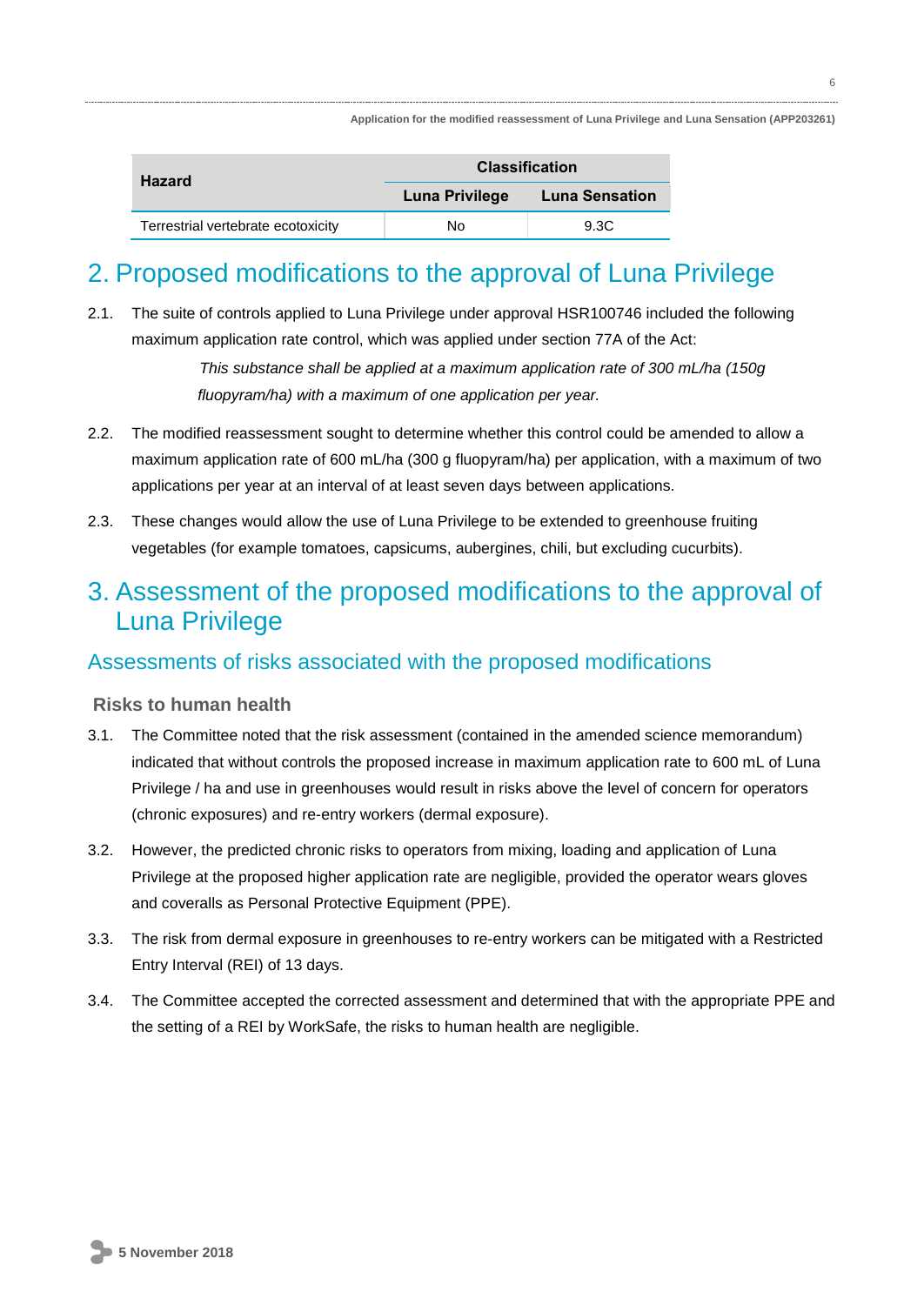#### **Risks to the environment**

- 3.5. The applicant stated that increasing the maximum application rate to 600 mL/ha and increasing the number of applications to two would not pose any additional risks to the environment when used in accordance with appropriate controls.
- 3.6. A quantitative risk assessment to determine the potential risks posed by the higher application rate and number of applications and use of Luna Privilege in greenhouses was performed in order to assess the impacts associated with the proposed change of use parameters, and to identify additional control measures that would be required to mitigate any identified risks.
- 3.7. The physical containment associated with the use of Luna Privilege in greenhouses is a key factor in limiting the exposure to the aquatic and soil environments, and to terrestrial vertebrates such as birds. The EPA proposed that these risks could be mitigated by the implementation of a maximum application rate which will be restricted to use in greenhouses on crops not cultivated in soil.
- 3.8. The Committee considered these potential risks and noted that the implementation of the proposed controls, in particular, the restriction of the higher application rate to use in greenhouses for crops grown separated from the soil, will mitigate the risks to the environment outside of the application area.

#### **Cultural risk assessment**

- 3.9. The applicant did not consult with Māori parties to identify potential risks to culturally significant species.
- 3.10. In their submission, Ngāi Tahu criticised the absence of consultation with Māori representatives and lack of information in the application form. In their presentation at the hearing, they reiterated these statements. The Committee concurred with these statements.
- 3.11. The potential effects of Luna Privilege on the relationship of Māori to the environment were also assessed by the EPA staff in accordance with sections 5(b), 6(d) and 8 of the Act.
- 3.12. The EPA's cultural risk assessment (CRA) considered potential risks and impacts on Māori interests including the relationship of Māori to the environment, culturally significant species and resources, and tikanga (customary values and practices) associated with these taonga. The CRA has identified cultural concerns in relation to human health and culturally significant species in particular taonga food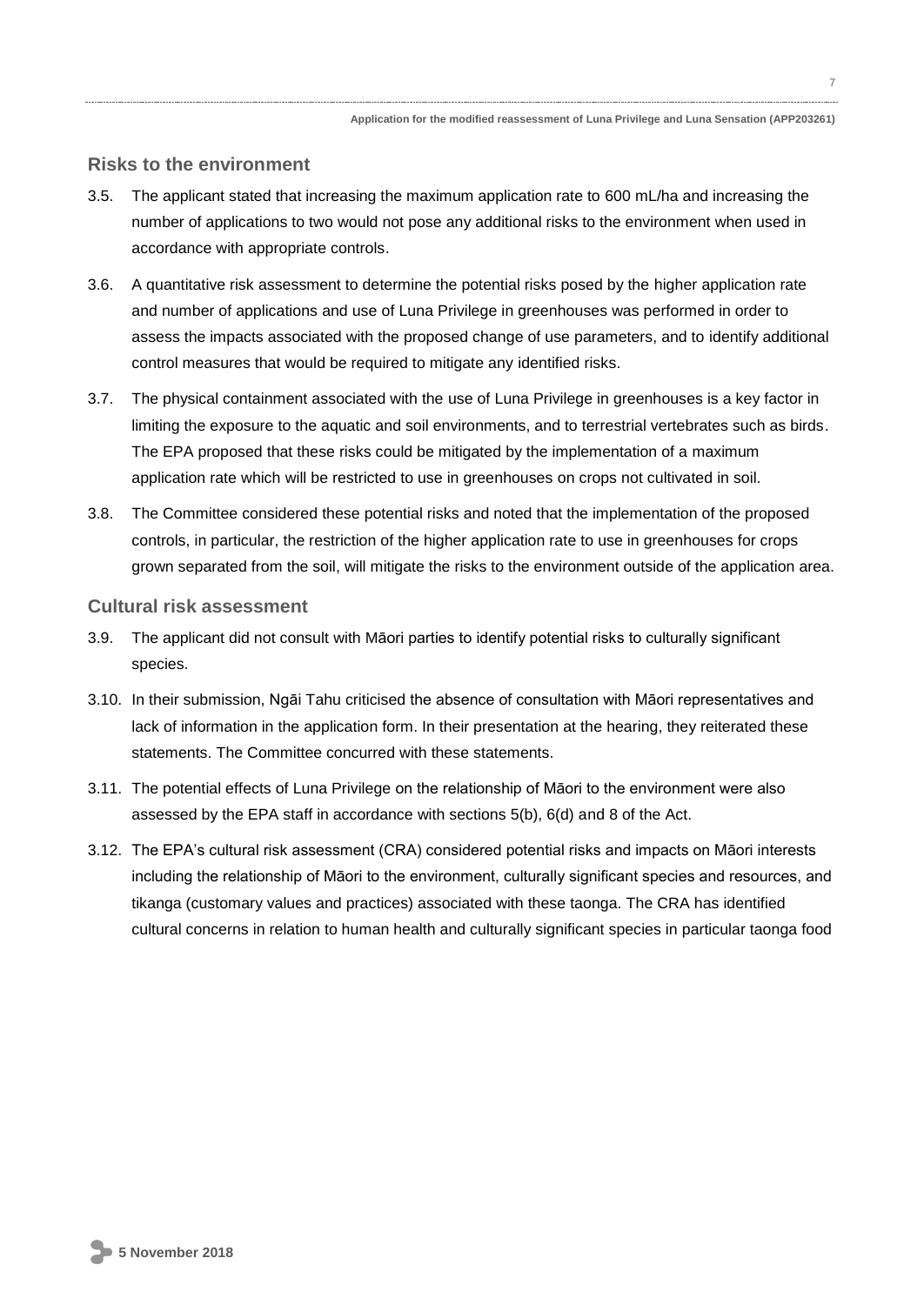species. However, potential risks around these issues can be managed, therefore the application is not inconsistent with Māori cultural beliefs and environmental frameworks.

3.13. The Committee considered these potential risks and noted that the implementation of the proposed controls, in particular, the restriction of the use of Luna Privilege at the increased application rate to greenhouses will mitigate the risks.

#### **Assessment of risks to society, the community and the market economy**

3.14. The Committee agreed that the proposed modifications to the use of Luna Privilege do not pose risks to society, communities or the market economy.

#### **New Zealand's international obligations**

3.15. The Committee agreed that the proposed modifications to the use of Luna Privilege will not affect any international obligations.

### Assessment of benefits associated with the proposed modifications

- 3.16. The applicant has indicated that increasing the maximum application rate and changing the application frequency and interval of Luna Privilege will allow the substance to be used on additional crops that are not currently listed on the label of the substance.
- 3.17. The applicant also noted that Luna Privilege will be an addition to the existing portfolio of products for controlling fungal diseases in these additional crops, thereby improving the choices available to farmers. The applicant also stated there are no fungicidal products registered for the control of botrytis in some of the greenhouse fruiting vegetables such as capsicums, aubergines and chili.
- 3.18. At the hearing, the applicant presented data on the efficacy of Luna Privilege against grey mould, brown rot and other diseases that reduce the quality and shelf-life of tomatoes and other greenhouse fruiting vegetables. The applicant also presented a comparison of the hazardous profiles of Luna Privilege with other products used to treat those diseases and showed that Luna Privilege has a lower hazard profile and lower application rate than some of the alternatives.
- 3.19. In their submission, Tomatoes NZ reiterated the value of Luna Privilege as a valuable tool for the control of botrytis on greenhouse tomatoes and noted the economic value of arable crops to New Zealand. At the hearing, they commented on its low hazard profile and compatibility with integrated pest management system.
- 3.20. In their submission, Vegetables New Zealand also reiterated the value of Luna Privilege as a valuable tool for the control of botrytis on greenhouse fruiting vegetables and noted the economic value of arable crops to New Zealand. At the hearing, they commented on the benefits of having additional crops on the label and providing growers application rate and timing directions to meet Maximum Residue Levels (MRL).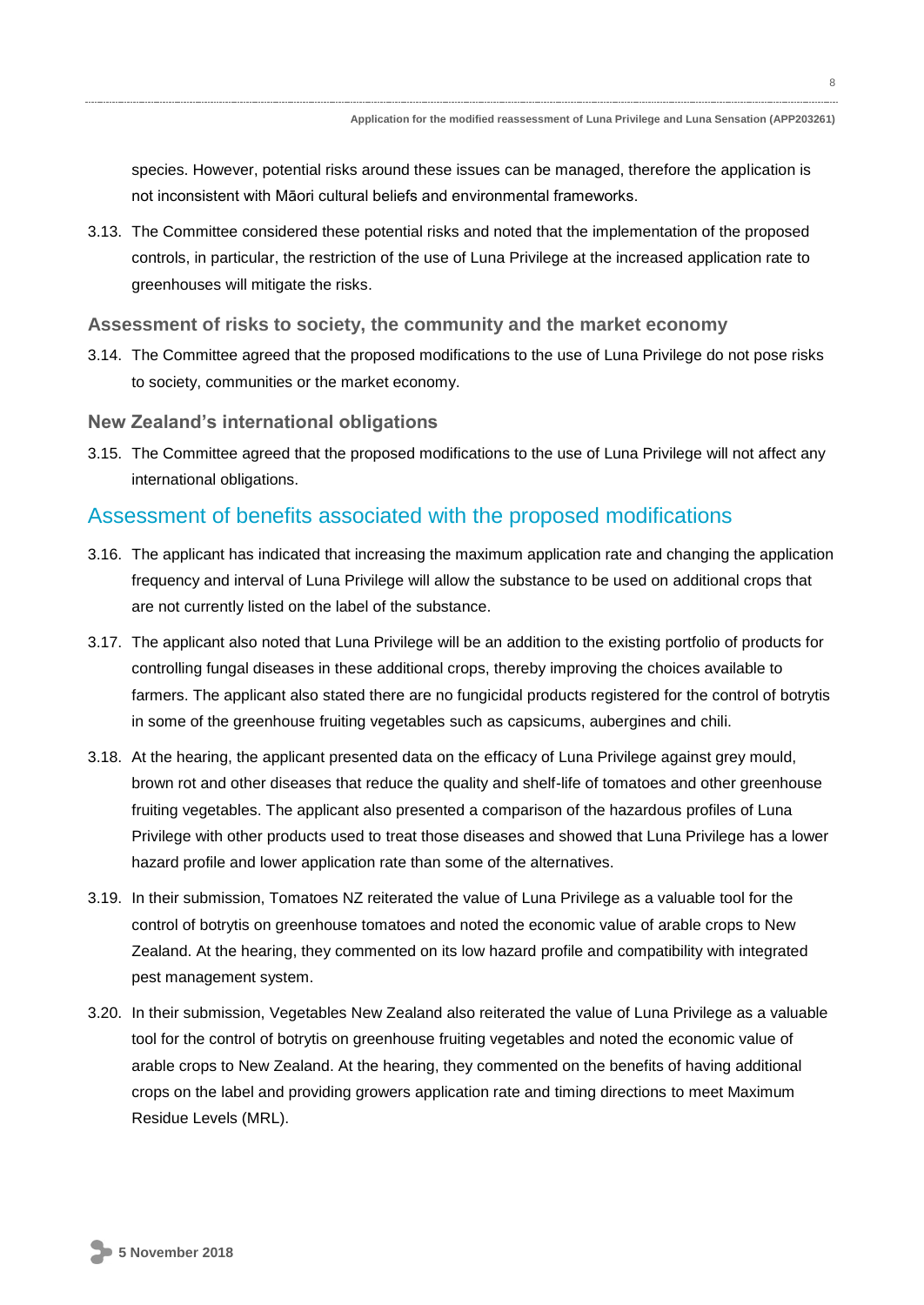3.21. The Committee considered these proposed benefits and agreed that increasing the application rate of Luna Privilege could result in increased benefits to the market economy.

## 4. Proposed controls for Luna Privilege

- 4.1. The EPA staff recommended a series of proposed controls that would mitigate the additional risks posed by increasing the application rate and number of applications of Luna Privilege from 300 mL/ha to 600 mL/ha and one to two applications per year at an interval of at least seven days between applications.
- 4.2. These controls were evaluated by the Committee (in section 5) in accordance with the Hazardous Substances and New Organisms (Methodology) Order 1998 ("the Methodology") to ascertain if the risks arising from the increased application rate could be found negligible, and if the benefits of any increase in application rate would outweigh any costs<sup>1</sup>.

### Prescribed controls

4.3. The hazard classifications of Luna Privilege determine a set of prescribed controls specified by the by the EPA Notices 2017. These form the basis of the suite of controls that are applied to Luna Privilege.

## Original section 77 and 77A controls

- 4.4. Section 77 of the Act allows the prescribed controls from the EPA Notices to be substituted, added and/or deleted where the adverse effects identified for a substance are different from those which would usually be associated with substances with the same hazard classification, the adverse effects cannot be identified for a substance because of scientific and technical uncertainty in the available information, or the benefits of the substance are retained without significantly increasing the adverse effects.
- 4.5. Section 77A of the Act also allows the EPA to add, vary, substitute, combine or delete controls if such changes are more effective or more cost-effective in terms of managing the use and risks of the substance, or are more likely to achieve their purpose than the prescribed controls.
- 4.6. As part of their presentation at the hearing, Ngāi Tahu expressed concern that the previous label did not include information about controls, such as prohibiting application onto water. The Committee noted that this is now a prescribed control under the EPA Labelling Notice.

## New section 77 and 77A controls

4.7. A maximum application rate for Luna Privilege was set under section 77A of the Act in the approval. In accordance with the purpose of this modified reassessment, the following maximum application rate controls were proposed by the EPA under section 77, changes are underlined:

<sup>1</sup> Note that the proposed controls were amended as detailed in section 5; the finalised controls are given in Appendix A.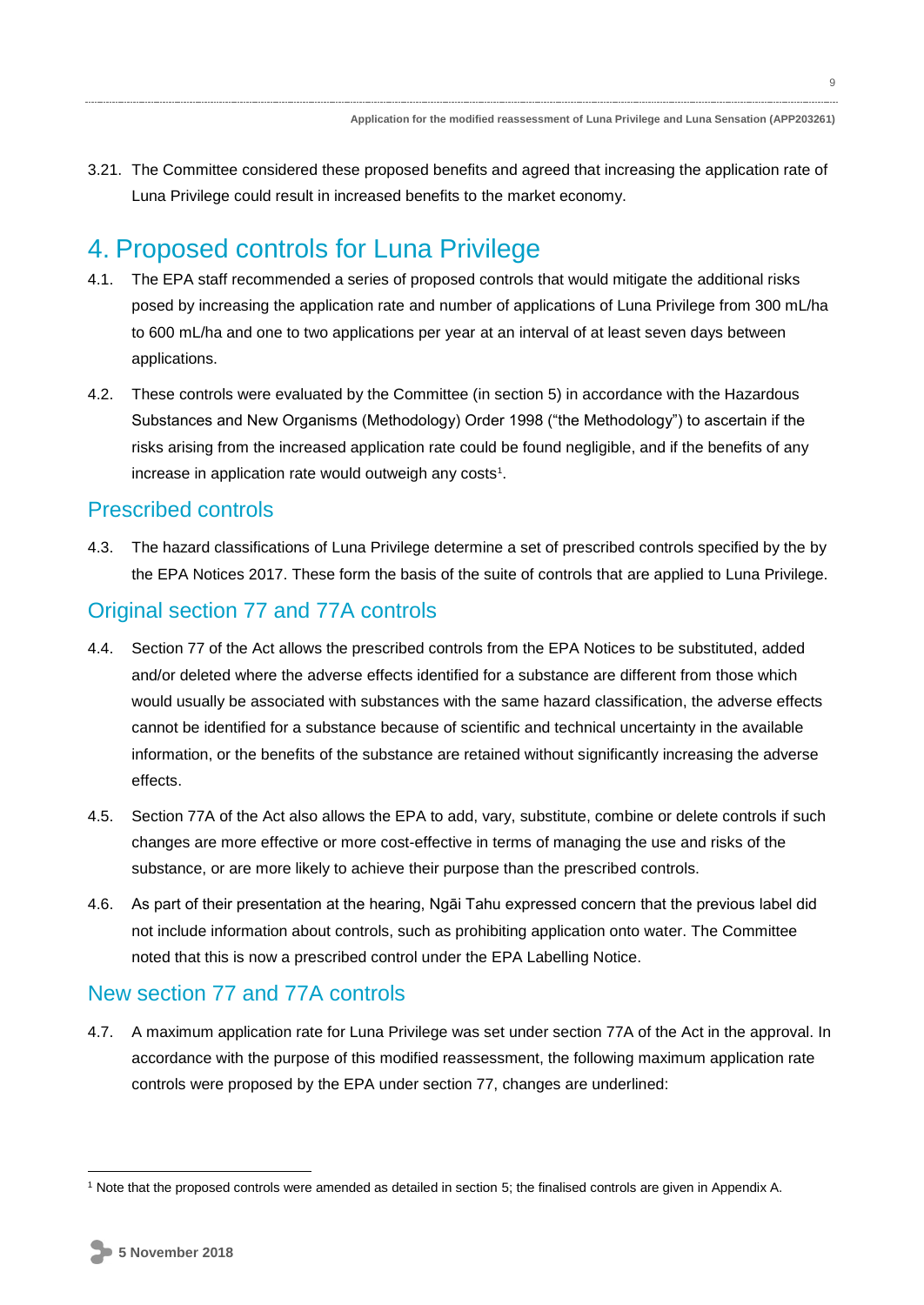- *When applied in greenhouses, the maximum application rate of this substance is 600 mL of substance / ha (equivalent to 300 g/ha of fluopyram).*
- *When applied in greenhouses, the substance must not be applied to the same area more than two times in any 365 day period, with a minimum interval between applications of seven days.*
- 4.8. The following additional application restriction control was also proposed under section 77A: *"When applied in greenhouses, the substance must not be applied to crops cultivated in the soil."*

#### Modified section 77 and 77A controls

- 4.9. The following changes were also proposed by the EPA to differentiate the two use patterns and associated restrictions:
	- *When applied in field, the maximum application rate of this substance is 300 mL of substance / ha (equivalent to 150 g/ha of fluopyram).*
	- *When applied in field, the substance must not be applied to the same area more than once in any 365 day period.*
- 4.10. The Committee considered that the proposed controls are appropriate to manage the identified risks from the modified use proposal.

#### Workplace controls

- 4.11. As a consequence of the updated risk assessment, the EPA staff's provisional proposed controls (as detailed in the amended Evaluation and Review report), the controls on spray equipment to be used, PPE and limitation on the area that an operator could treat per day are no longer necessary. WorkSafe provided an updated evaluation of the risks in the workplace (presented in the amended Evaluation and Review report) and no concerns were raised.
- 4.12. At the hearing, Tomatoes NZ and Vegetables NZ commented on the non-amended risk assessment and indicated that the proposed controls were impractical; however, these comments are no longer relevant with the updated risk assessment that does not necessitate equipment restriction or limitation on the area an operator can treat per day.
- 4.13. The EPA recommends the use of gloves and coveralls to protect workers when using Luna Privilege.
- 4.14. WorkSafe will be setting a REI of 13 days when Luna Privilege is used in greenhouses.

## 5. Review of proposed controls for Luna Privilege Consideration of risks under proposed controls

5.1. The EPA staff's proposed controls address the risks to human health and the environment by minimising exposure to workers and the environment outside of the treated area. The use of appropriate PPE and REI will reduce exposure to human health to below the acceptable level. The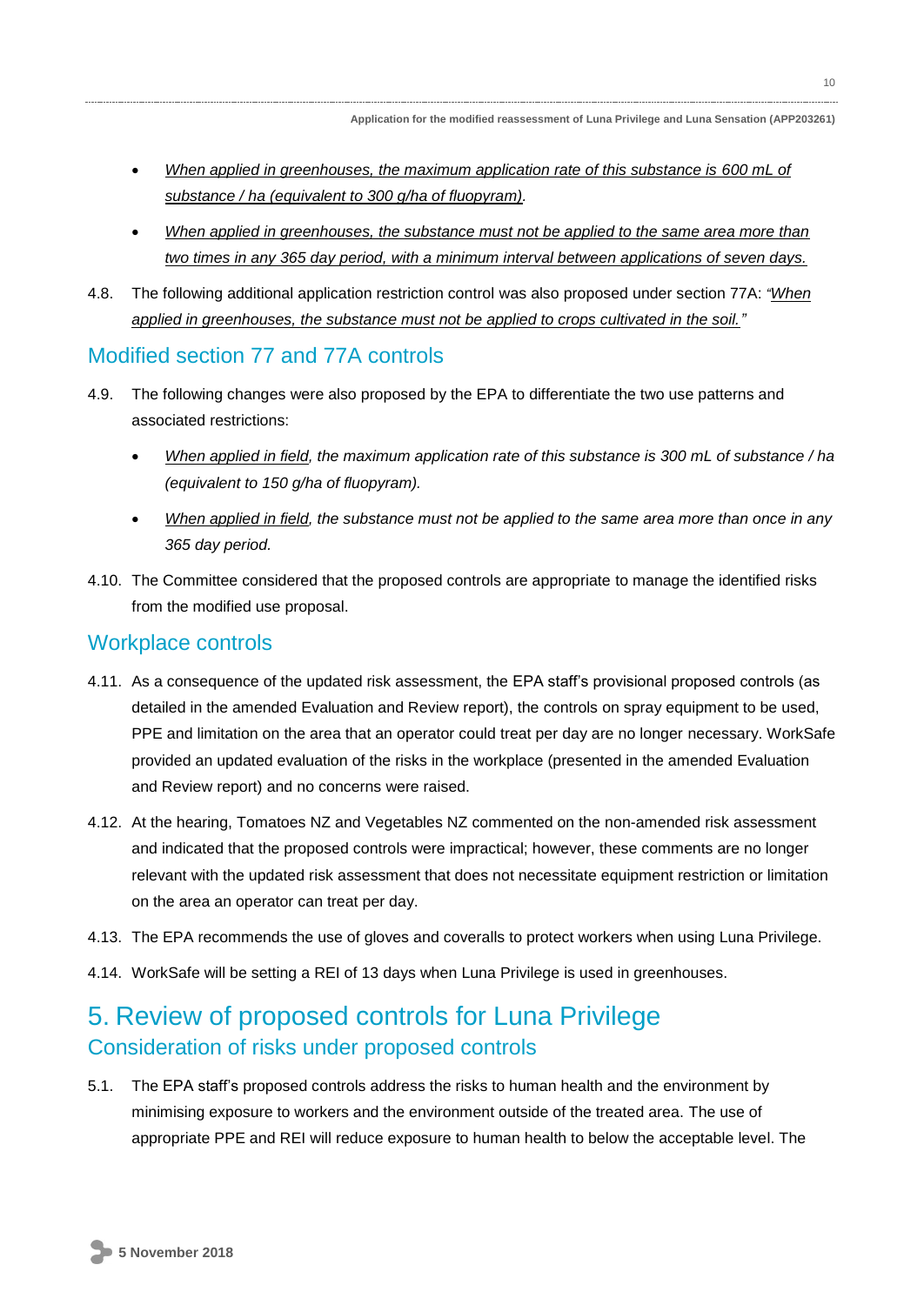Committee agrees that the higher application rate is restricted to greenhouse crops which are grown.in containers to reduce exposure to the environment.

5.2. Availability and use of Luna Privilege also pose possible risks to Māori and their relationship to the environment through its potential to impact culturally significant and taonga species. The Committee was satisfied that the proposed controls will also mitigate these risks.

## Cost-effectiveness of controls

- 5.3. At the hearing, Tomatoes NZ and Vegetables NZ indicated that the controls proposed in the nonamended documents on spray equipment would not be commercially viable, however these controls are no longer proposed.
- 5.4. In accordance with clause 35 of the Methodology and sections 77 and 77A of the Act, the Committee considered the cost-effectiveness of the proposed controls. The Committee considered that the proposed controls are the most cost-effective in terms of their effect on the management, use and risks of the substance.

### Amendments to proposed controls by the Committee

- 5.5. The Committee reviewed the benefits associated with applying Luna Privilege at 600 mL/ha with two applications per year and determined that these were significant. They noted that the benefits of applying Luna Privilege at the requested application rate are increased relative to the maximum application rate set in the current approval as this allows use on new crops, and accordingly considered that the maximum application rate should be revised to 600 mL/ha, twice a year when Luna Privilege is used in greenhouses.
- 5.6. Having also reviewed the cost-effectiveness of the proposed controls, the Committee determined that the proposed controls needed to be amended to ensure they were most fit for purpose. The Committee intends that the following controls apply to Luna Sensation, replacing existing controls as necessary:

#### **Application restrictions:**

*The maximum application rate for this substance is 300 mL/ha (equivalent to 150 g/ha of fluopyram), with a maximum of one application in any 365 day period, except when the substance is used in greenhouses on crops separated from the soil.* 

*The maximum application rate for this substance when used in greenhouses on crops separated from the soil is 600 mL/ha (equivalent to 300 g/ha of fluopyram), with a maximum of two applications in any 365 day period, and a minimum interval between applications of seven days.*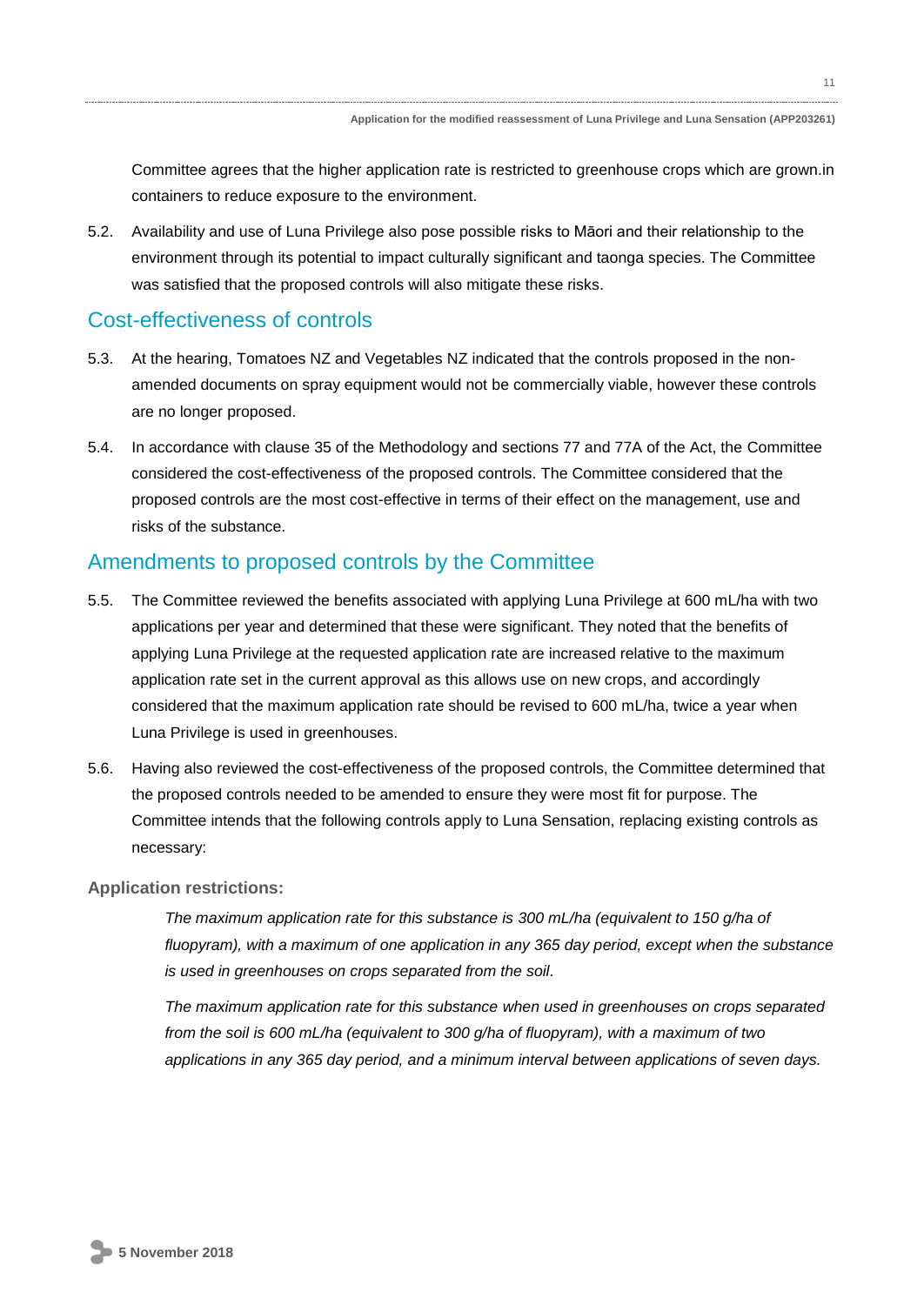## 6. Proposed modifications to the approval of Luna Sensation

6.1. The suite of controls applied to Luna Sensation under approval HSR100998 includes the following control, which was applied under section 77A of the Act:

> *The substance must not be applied at rates exceeding 0.15 L/ha per application, more than twice per year with an interval of at least 10 days between applications.*

- 6.2. The modified reassessment seeks to determine whether this control can be amended to allow a maximum application rate of 600 mL/ha (150 g fluopyram and 150 g trifloxystrobin/ha) per application, with a maximum of three applications per year at an interval of at least seven days between applications.
- 6.3. These changes would allow the use of Luna Sensation to be extended to stone fruits.

## Assessments of risks of Luna Sensation associated with the proposed modifications

#### **Risks to human health**

- 6.4. The Committee noted in the EPA staff assessment that the proposed increase in maximum application rate to 600 mL of Luna Sensation/ha and increase in number of applications results in increased risks to operators and re-entry workers.
- 6.5. The assessment showed that predicted chronic risks to operators from mixing, loading and application of Luna Sensation are negligible provided the operator wears gloves.
- 6.6. While the original risk assessment proposed a REI of 10 days; following review and assessment of an additional foliar residue study submitted by the applicant, the EPA staff revised the advice in regards to an appropriate REI. The revised EPA science memorandum<sup>2</sup> indicated that a REI of one day is sufficient to protect re-entry workers from dermal exposure in orchards.
- 6.7. The Committee agreed with this assessment and determined that with the appropriate PPE and the setting of a REI by WorkSafe, the risks are negligible.

#### **Risks to the environment**

- 6.8. The applicant submitted that increasing the maximum application rate to 600 mL/ha and increasing the number of applications to three would not pose any additional risks to the environment when used in accordance with appropriate controls.
- 6.9. A quantitative risk assessment to determine the potential risks posed by the higher application rate and number of applications and use of Luna Sensation on stone fruits was performed in order to identify additional control measures that would be required to mitigate any risks.

<sup>2</sup> published on 9 August 2018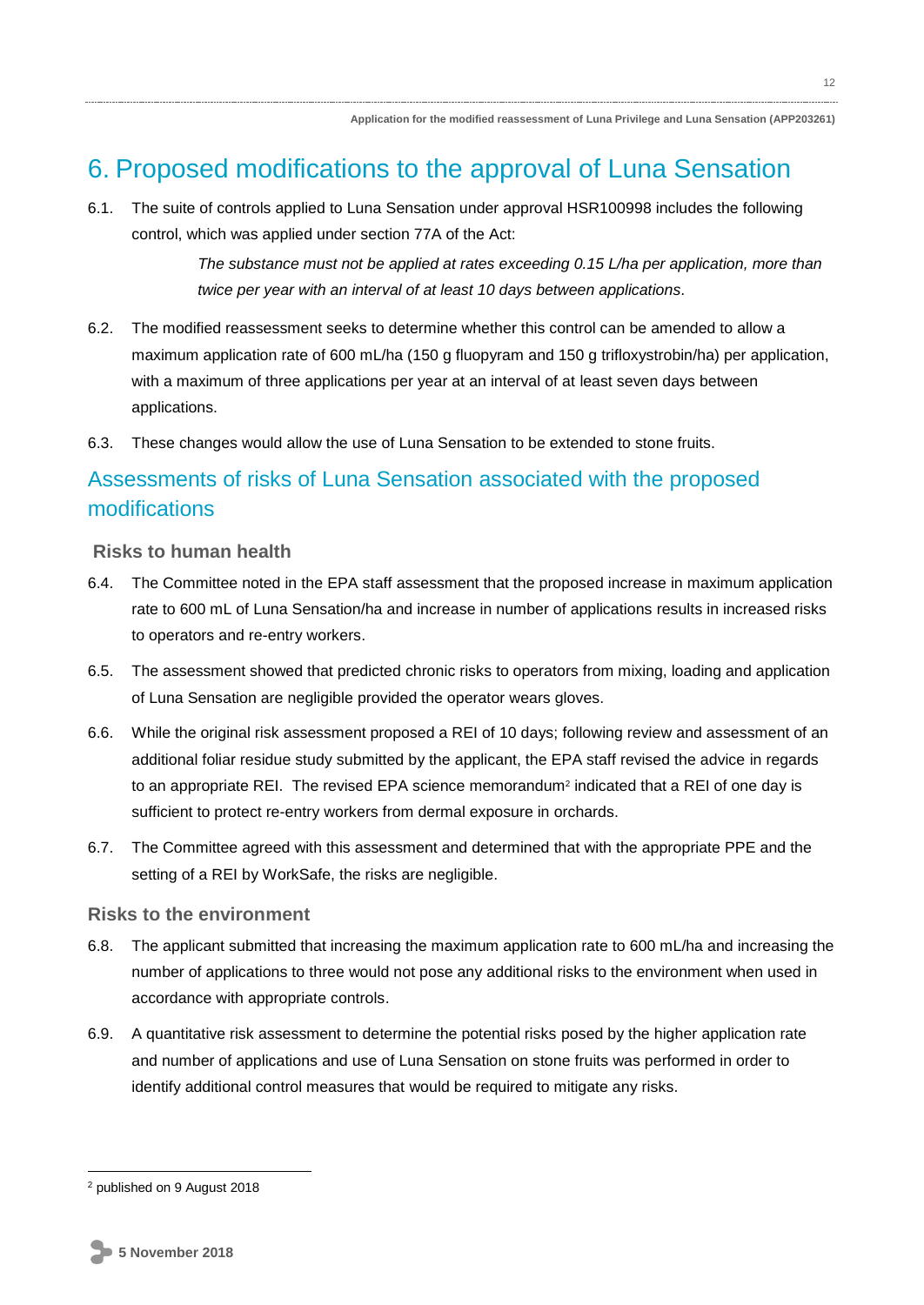- 6.10. The environmental risk assessment conducted by the EPA calculated that applying Luna Sensation at the proposed rate of 600 mL/ha poses risks to aquatic organisms. The EPA staff proposed that these risks could be mitigated by the implementation of a buffer zone.
- 6.11. The Committee determined that applying a buffer zone, in conjunction with appropriate restrictions on application method to minimise spray drift is an appropriate mechanism to mitigate the risks to aquatic organisms.
- 6.12. Given that the substance has the potential to adversely affect insects used in Integrated Pest Management (IPM), the EPA staff consider that the following label statement should be added to be consistent with the warnings that apply to the substance in Australia: "Luna Sensation may have an adverse effect on predatory bugs (*Orius* spp.) if used where IPM is practised. Safety to ladybirds, syrphid flies and lacewings has not been evaluated."
- 6.13. The Committee considered the proposal to set a label control to protect beneficial arthropods is an appropriate mechanism to mitigate the risks to non-target terrestrial invertebrates.

### **Cultural risk assessment**

- 6.14. The applicant did not consult with Māori parties to identify potential risks to culturally significant species.
- 6.15. In their submission, Ngāi Tahu criticised the absence of consultation with Māori representatives and lack of information in the application form. In their presentation at the hearing, they reiterated these statements. The Committee concurred with these statements.
- 6.16. The EPA's cultural risk assessment (CRA) considered potential risks and impacts on Māori interests including the relationship of Māori to the environment, culturally significant species and resources, and tikanga (customary values and practices) associated with these taonga. The CRA has identified cultural concerns in relation to human health and culturally significant species in particular taonga food species. However, potential risks around these issues can be managed, therefore the application is not inconsistent with Māori cultural beliefs and environmental frameworks.

## **Assessment of risks to society, the community and the market economy**

6.17. The Committee agreed that the proposed modifications to the use of Luna Sensation do not pose risks to society, communities or the market economy.

## **New Zealand's international obligations**

6.18. The Committee agreed that the proposed modifications to the use of Luna Sensation will not affect any international obligations.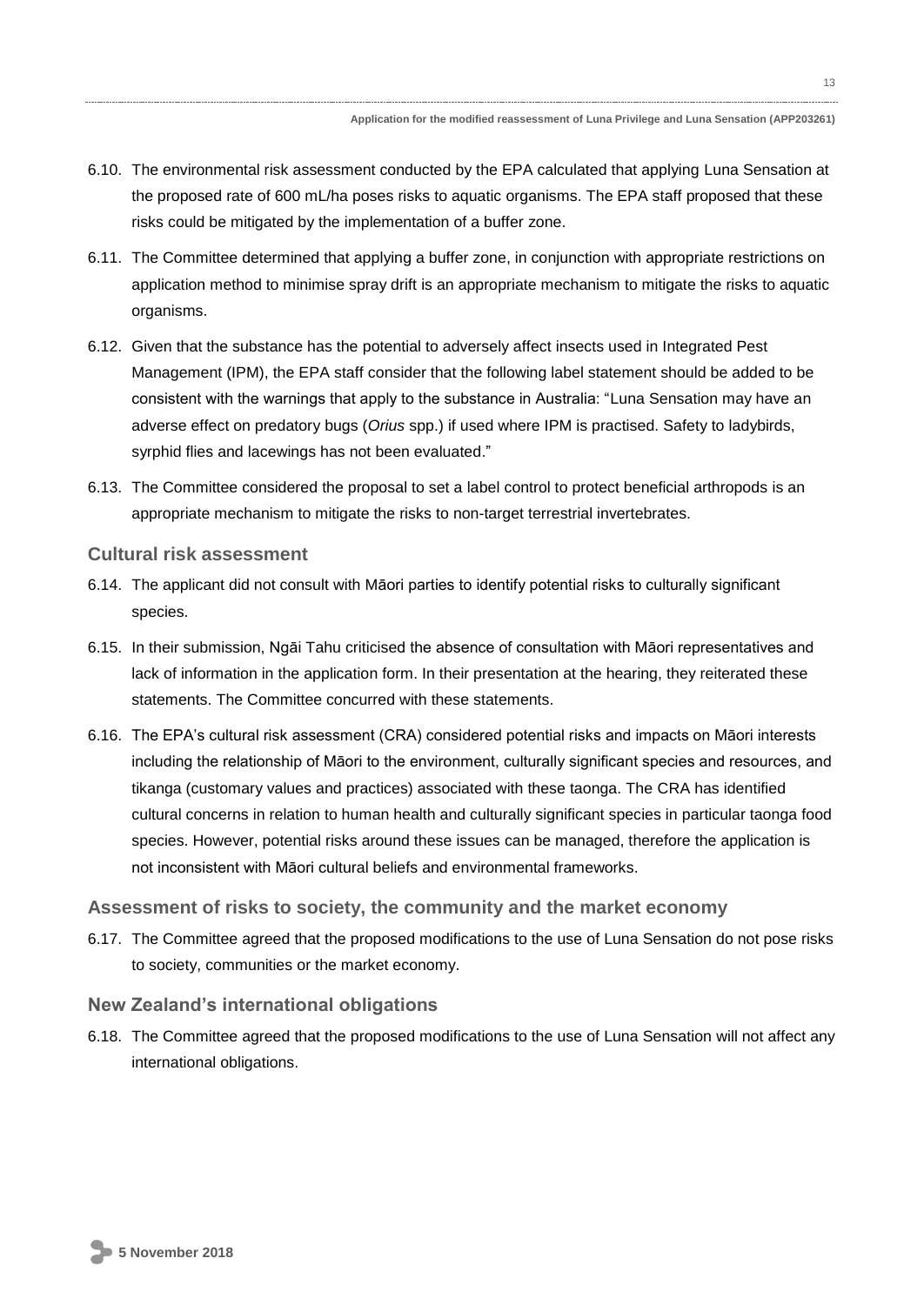## Assessment of benefits of Luna Sensation associated with the proposed modifications

- 6.19. The applicant has indicated that increasing the maximum application rate and changing the application frequency and interval of Luna Sensation will allow the substance to be used on additional crops that are not currently listed on the label of the substance.
- 6.20. The applicant also noted that these will be an addition to the existing portfolio of products for controlling fungal diseases in these additional crops, thereby improving the choices available to farmers.
- 6.21. At the hearing, the applicant presented data on the efficacy of Luna Sensation against brown rot and other diseases that reduce the quality and shelf-life of stone fruits. The applicant also showed that Luna Sensation has a lower hazard profile or lower application rate than some of the alternatives to treat those diseases.
- 6.22. In their submission, Summerfruit NZ reiterated the value of Luna Sensation as a valuable tool for the control of brown rot on stone fruits and noted the economic value of arable crops to New Zealand. At the hearing they highlighted that the current products used have resistance issues and that they consider that Luna Sensation could be used with their SummerGreen IPM program. They also stated that the application on stone fruits requires a higher application rate than what is currently approved.
- 6.23. The Committee considered these proposed benefits and agreed that increasing the application rate of Luna Sensation could result in increased benefits to the market economy.

## 7. Proposed controls for Luna Sensation

- 7.1. In the Evaluation and Review report, the EPA staff recommended a series of proposed controls that would mitigate the additional risks posed by increasing the application rate and number of applications of Luna Sensation from 150 mL/ha to 600 mL/ha and from two to three applications per year, with an interval of at least seven days between applications.
- 7.2. These controls were evaluated by the Committee (in section 8) in accordance with the Hazardous Substances and New Organisms (Methodology) Order 1998 ("the Methodology") to ascertain if the risks arising from the increased application rate could be found negligible, and if the benefits of any increase in application rate would outweigh any costs $3$ .

## Prescribed controls

7.3. The hazard classifications of Luna Sensation determine a set of prescribed controls specified by the EPA Notices 2017. These form the basis of the suite of controls that are applied to Luna Sensation.

<sup>3</sup> Note that the proposed controls were amended as detailed in section 5; the finalised controls are given in Appendix A.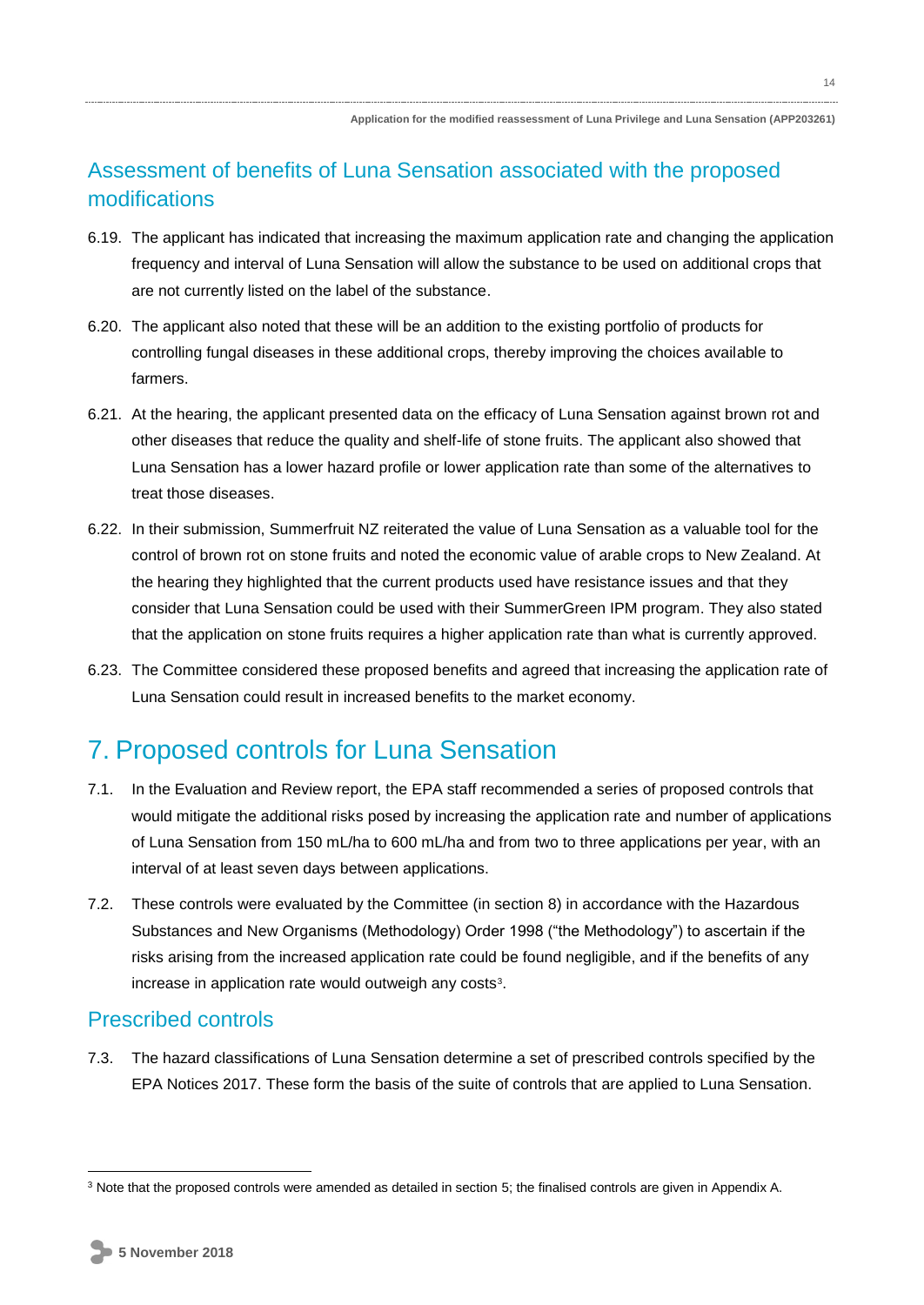## Original section 77 and 77A controls

- 7.4. Section 77 of the Act allows the prescribed controls from the EPA Notices to be substituted, added and/or deleted where the adverse effects identified for a substance are different from those which would usually be associated with substances with the same hazard classification, the adverse effects cannot be identified for a substance because of the scientific and technical uncertainty in the available information, or the benefits of the substance are retained without significantly increasing the adverse effects.
- 7.5. Section 77A of the Act also allows the EPA to add, vary, substitute, combine or delete controls if such changes are more effective or more cost-effective in terms of managing the use and risks of the substance, or are more likely to achieve their purpose than the prescribed controls.
- 7.6. As part of their presentation at the hearing, Ngāi Tahu expressed concern that the previous label did not include information about controls, such as prohibiting application onto water. The Committee noted that this is now a prescribed control under the EPA Labelling Notice.

### New section 77 and 77A controls

- 7.7. A maximum application rate for Luna Sensation was set under section 77A of the Act in the initial approval. In accordance with the purpose of this modified reassessment, the following maximum application rate controls were proposed by EPA staff under section 77; changes are underlined:
	- *When applied on stone fruits, the substance must not be applied at rates exceeding 600 mL /ha per application, more than three times in any 365 day period with an interval of at least seven days between applications*
- 7.8. The following additional application restriction controls were also proposed by EPA staff to mitigate risks to aquatic organisms from spray drift:
	- *When applied on stone fruits, the substance must not be applied when wind speeds are less than 3 km/hr or more than 20 km/hr as measured at the application site.*
	- *When applied on stone fruits, the substance must not be applied within 15 metres of a downwind waterbody.*
- 7.9. The following additional label control was proposed by EPA staff to mitigate risks to beneficial arthropods. The following statement, or words to the same effect, must be present on the label*: "Luna Sensation may have an adverse effect on predatory bugs (Orius spp.) if used where IPM is practised. Safety to ladybirds, syrphid flies and lacewings has not been evaluated".*

### Modified section 77 and 77A controls

7.10. The EPA staff also proposed the following changes in order to differentiate the two use patterns and associated restrictions: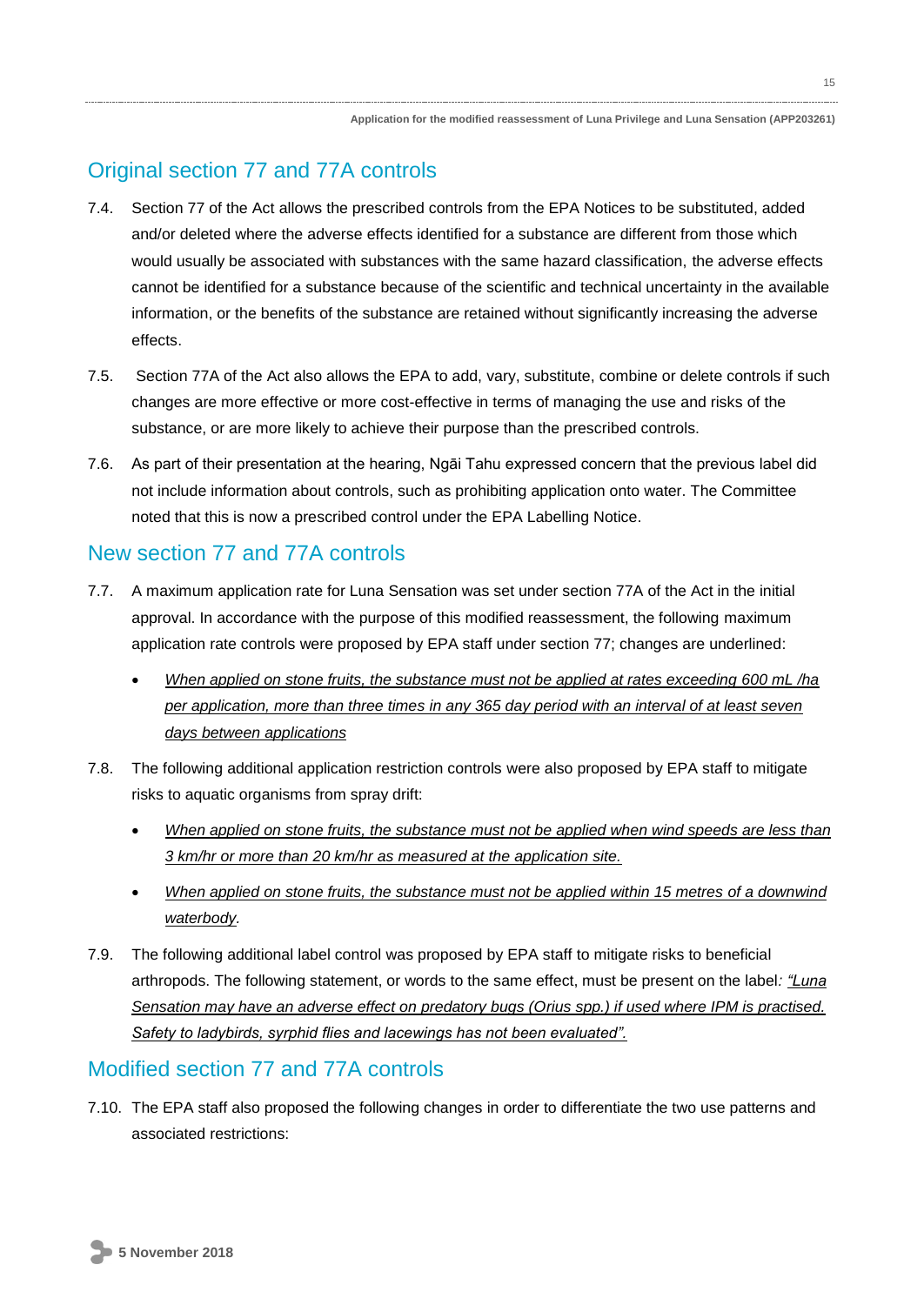16

- *When applied on grapes, the substance must not be applied at rates exceeding 150 mL /ha per application, more than twice per year with an interval of at least ten days between applications*
- 7.11. The Committee considered that the proposed controls are appropriate to manage the identified risks from the modified use proposal.

### Workplace controls

- 7.12. The assessment of the applicant's additional information reduced the EPA staff's proposed REI from ten days to one day.<sup>4</sup>
- 7.13. After the hearing and publication of the corrected science memorandum for Luna Sensation, Summerfruit NZ submitted in support of the one day REI for Luna Sensation when used on stone fruits.
- 7.14. WorkSafe will be setting a REI of one day when Luna Sensation is used on stone fruits.
- 7.15. The EPA recommends the use of gloves to protect workers when using Luna Sensation.

## 8. Review of proposed controls for Luna Sensation

## Consideration of risks under proposed controls

- 8.1. The Committee consider that the proposed controls address the risks to human health and the environment by minimising exposure to workers and the environment outside of the treated area. The application of a buffer zone for Luna Sensation when used on stone fruits will reduce exposure to the environment. The additional label statement will alert users of risks to non-target terrestrial invertebrates.
- 8.2. Luna Sensation also poses possible risks to Māori and their relationship to the environment through its potential to impact culturally significant and taonga species. The Committee was satisfied that the proposed controls will also mitigate these risks.

### Cost-effectiveness of controls

8.3. In accordance with clause 35 of the Methodology and sections 77 and 77A of the Act, the Committee considered the cost-effectiveness of the proposed controls. The Committee considered that the proposed controls are the most cost-effective in terms of their effect on the management, use and risks of the substance.

## Amendments to proposed controls by the Committee

8.4. The Committee reviewed the benefits associated with applying Luna Sensation at 600 mL/ha with three applications per year and determined that these were significant. They noted that the benefits of

<sup>4</sup> refer to amended Evaluation and Review report.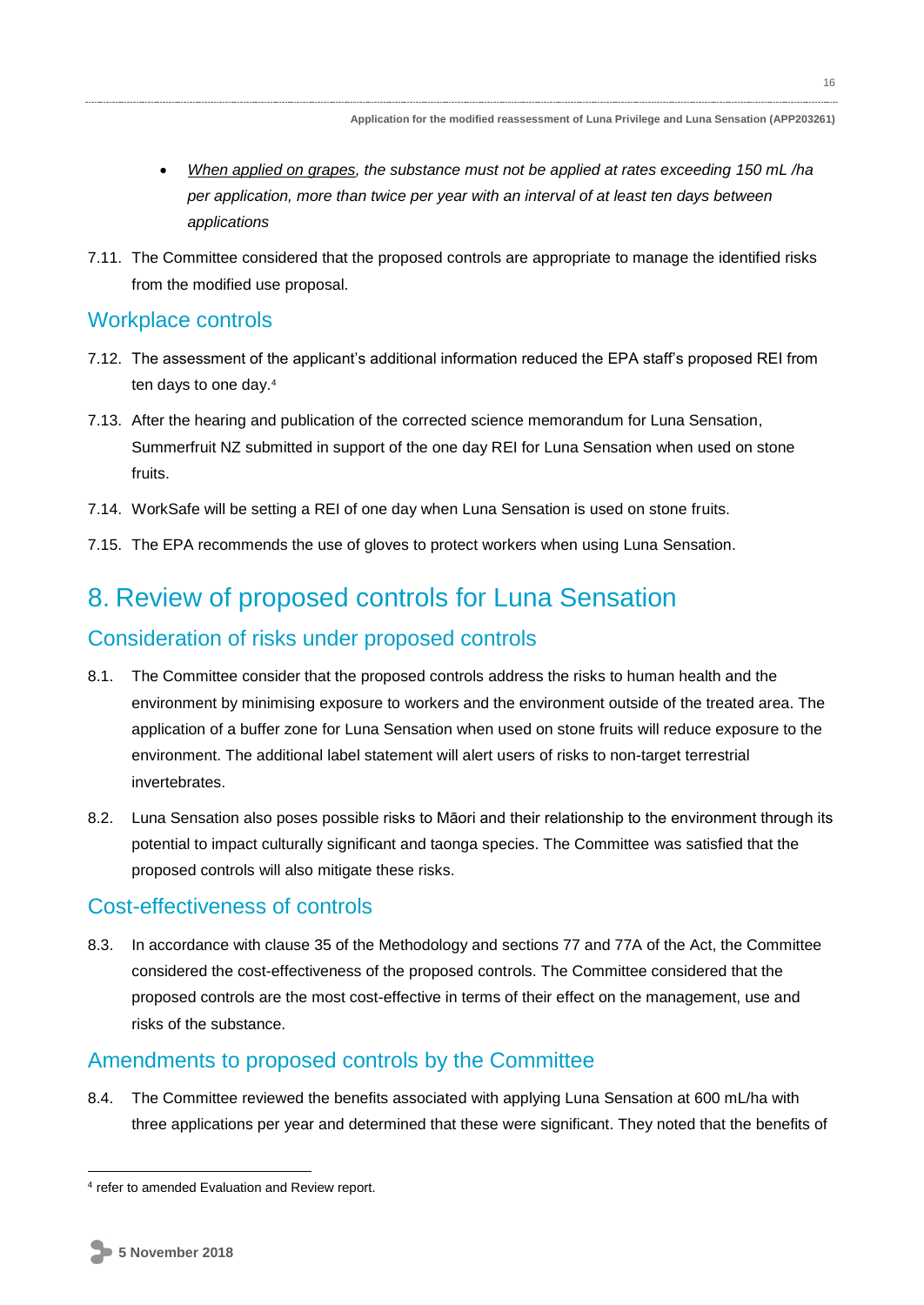applying Luna Sensation at the requested application rate are increased relative to the maximum application rate set in the current approval as this allows use on new crops, and accordingly considered that the maximum application rate should be revised to 600 mL/ha, three times a year when Luna Sensation is used on stone fruits.

8.5. Having also reviewed the cost-effectiveness of the proposed controls, the Committee determined that the proposed controls needed to be amended to ensure they were most fit for purpose. The Committee intends that the following controls apply to Luna Sensation, replacing existing controls as necessary:

#### **Application restrictions:**

- *The maximum application rate for this substance is 150 mL/ha per application, with a maximum of two applications in any 365 day period and an interval of at least ten days between applications, except when the substance is used on stone fruits.*
- *The maximum application rate for this substance when applied on stone fruits is 600 mL/ha per application, with a maximum of three applications in any 365 day period and an interval of at least seven days between applications.*
- *When applied at rates greater than 150 mL/ha, the substance must not be applied when wind speeds are less than 3 km/hr or more than 20 km/hr as measured at the application site.*

#### **Buffer zones**

 *When applied at rates greater than 150 mL/ha, the substance must not be applied within 15 metres of a downwind water body.*

#### **Label**

 The following statement, or words to the same effect, must be present on the label: *"Luna Sensation may have an adverse effect on predatory bugs (Orius spp.) if used where IPM is practised. Safety to ladybirds, syrphid flies and lacewings has not been evaluated".*

## 9. Consideration and decision

- 9.1. Pursuant to section 63A of the Act, the Committee considered this application to amend the approval of two hazardous substances. In doing so, the Committee applied the relevant sections of the Act and clauses of the Hazardous Substances and New Organisms (Methodology) Order 1998.
- 9.2. The Committee considered that, having taken the modified use pattern into account, the benefits associated with the availability and use of Luna Privilege outweigh the negligible risks.
- 9.3. Therefore, the Committee approved the increase of the maximum application rate of Luna Privilege, to allow application at up to 600 mL/ha, twice per year, with a minimum interval of seven days between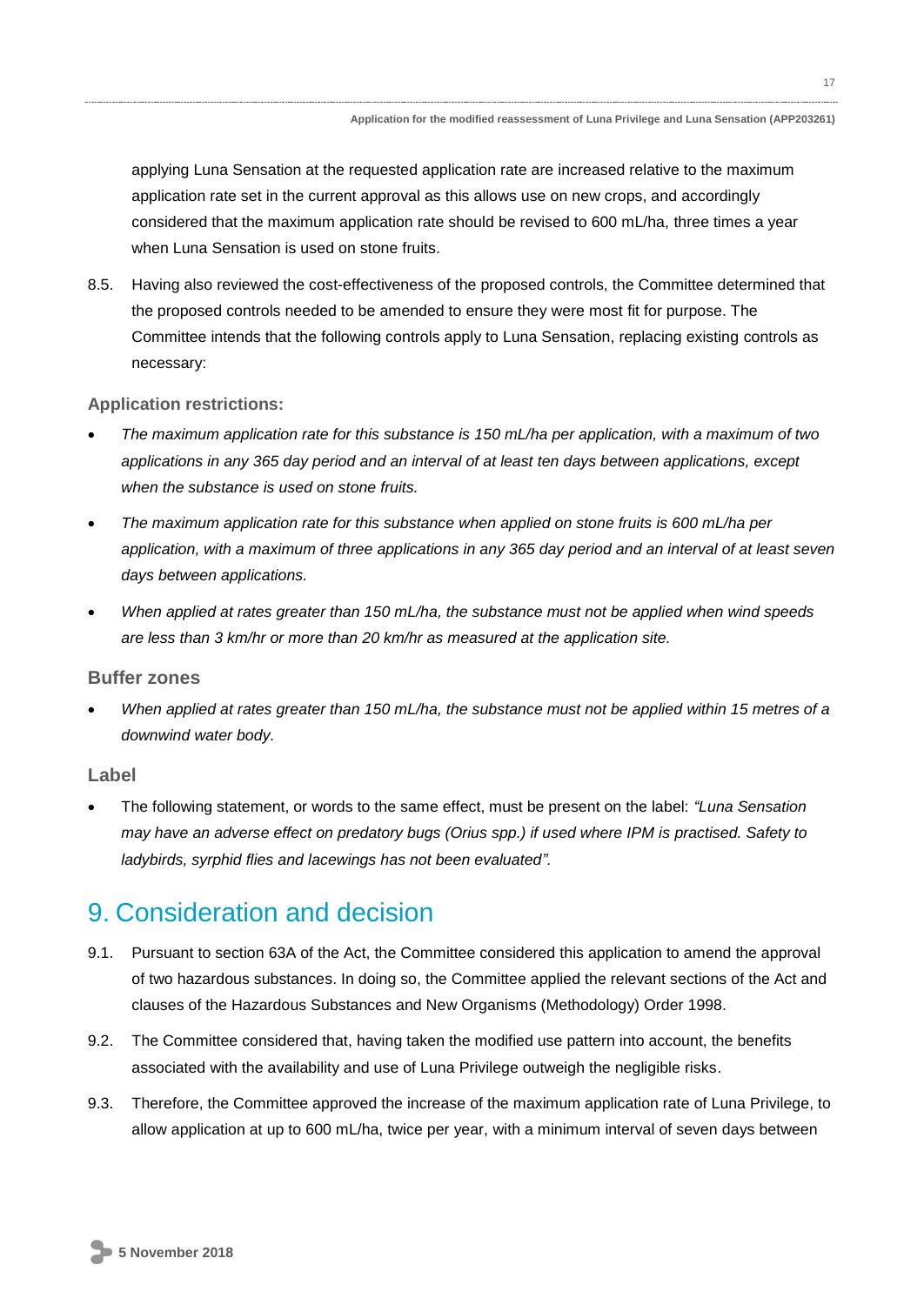applications in accordance with clause 26, assigning the modified suite of controls listed in Appendix A to Luna Privilege.

- 9.4. The Committee considered that having taken the modified use pattern into account, the benefits associated with the availability and use of Luna Sensation outweigh the negligible risks.
- 9.5. Therefore, the Committee approved the increase of the maximum application rate of Luna Sensation, to allow application at up to 600 mL/ha, three times per year, with a minimum interval of seven days between applications in accordance with clause 26, assigning the modified suite of controls listed in Appendix B to Luna Sensation.

Envira

**Dr Ngaire Phillips Date: 5 November 2018** Chair, Decision Making Committee Environmental Protection Authority

HSR100746 and HSR100998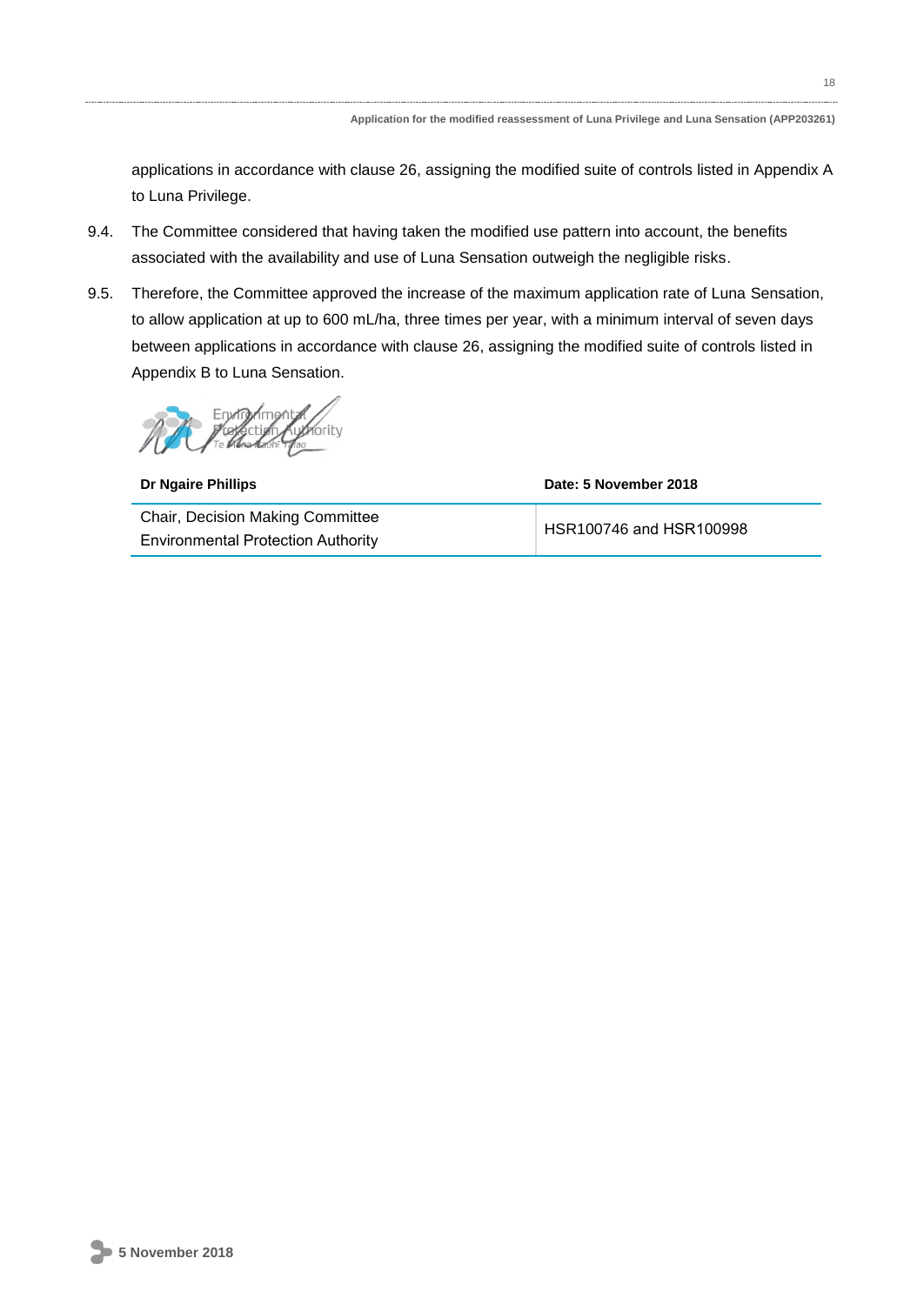# Appendix A: Controls applying to Luna Privilege

The following are the current controls for Luna Privilege, including the proposed new controls which are highlighted in blue. Minor technical changes to current controls are highlighted in green. The controls are updated to the EPA Notices and HSW (HS) regulations.

| <b>Control</b><br>code | <b>Notice</b>                                                           | <b>Control description</b>                                      | <b>Additional information</b>                                                                                                                                             |
|------------------------|-------------------------------------------------------------------------|-----------------------------------------------------------------|---------------------------------------------------------------------------------------------------------------------------------------------------------------------------|
| <b>LAB</b>             | <b>EPA Labelling</b><br>Notice 2017                                     | Requirements for labelling of hazardous<br>substances           |                                                                                                                                                                           |
| <b>PKG</b>             | <b>EPA Packaging</b><br>Notice 2017                                     | Requirements for packaging of hazardous<br>substances           |                                                                                                                                                                           |
| <b>SDS</b>             | <b>EPA Safety Data</b><br>Sheet Notice 2017                             | Requirements for safety data sheets for<br>hazardous substances | A WES value has been set for<br>propylene glycol                                                                                                                          |
| <b>DIS</b>             | <b>EPA Disposal</b><br>Notice 2017                                      | Requirements for disposal of hazardous<br>substances            |                                                                                                                                                                           |
| HPC-1                  | <b>EPA Hazardous</b><br><b>Property Controls</b><br>Notice 2017 Part 1  | <b>Hazardous Property Controls preliminary</b><br>provisions    |                                                                                                                                                                           |
| $HPC-3$                | <b>EPA Hazardous</b><br><b>Property Controls</b><br>Notice 2017 Part 3  | Hazardous substances in a place other than<br>a workplace       |                                                                                                                                                                           |
| HPC-4A                 | <b>EPA Hazardous</b><br><b>Property Controls</b><br>Notice 2017 Part 4A | Site and storage controls for class 9<br>substances             |                                                                                                                                                                           |
| $HPC-4B$               | <b>EPA Hazardous</b><br><b>Property Controls</b><br>Notice 2017 Part 4B | Use of class 9 substances                                       | The additional water control in<br>the original decision is now a<br>prescribed control in this<br>notice (Clause 52).<br>No EEL is set for the<br>substance (Clause 49). |

## HSNO Additional Controls and Modifications to Controls (highlighted)

| The maximum application rate for this substance is 300 mL/ha (equivalent to<br>150 g/ha of fluopyram), with a maximum of one application in any 365 day<br>period, except when the substance is used in greenhouses on crops<br>Application<br>Section 77<br>separated from the soil.<br>restrictions<br>The maximum application rate for this substance when used in greenhouses<br>on crops separated from the soil is 600 mL/ha (equivalent to 300 g/ha of |  |
|---------------------------------------------------------------------------------------------------------------------------------------------------------------------------------------------------------------------------------------------------------------------------------------------------------------------------------------------------------------------------------------------------------------------------------------------------------------|--|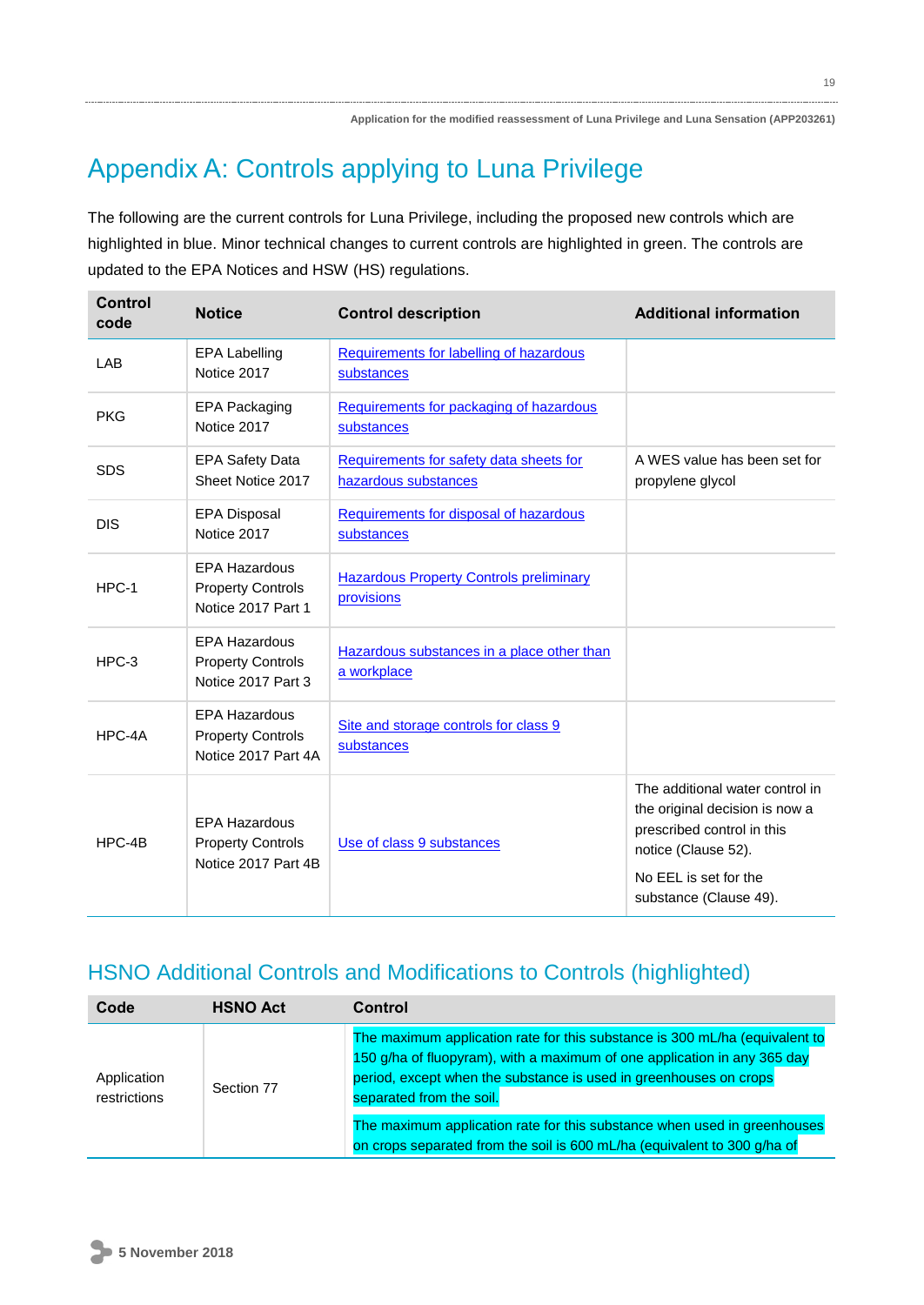|                       |             | Application for the modified reassessment of Luna Privilege and Luna Sensation (APP203261)                                          |
|-----------------------|-------------|-------------------------------------------------------------------------------------------------------------------------------------|
|                       |             | fluopyram), with a maximum of two applications in any 365 day period, and a<br>minimum interval between applications of seven days. |
| Application<br>method | Section 77A | This substance must be applied via ground-based methods only.                                                                       |

## HSW Requirements

Note: these requirements are not set for the substance under this approval but apply in their own right under the HSW Act and HSW (HS) Regulations according to the classification of the substance. They are listed here for information purposes only.

| Code            | <b>Regulation</b> | <b>Description</b>                                                                                                | <b>Additional information</b>                                                                 |
|-----------------|-------------------|-------------------------------------------------------------------------------------------------------------------|-----------------------------------------------------------------------------------------------|
| <b>HSW2-1</b>   | Reg 2.1 - 2.4     | Workplace labelling of hazardous substance<br>containers                                                          |                                                                                               |
| <b>HSW2-2</b>   | Reg 2.5 - 2.10    | Signage                                                                                                           |                                                                                               |
| <b>HSW2-3</b>   | Reg 2.11          | <b>Safety data sheets</b>                                                                                         |                                                                                               |
| <b>HSW2-4</b>   | Reg 2.12 - 12.14  | Packaging                                                                                                         |                                                                                               |
| <b>HSW3-1</b>   | Reg 3.1           | Inventory                                                                                                         |                                                                                               |
| <b>HSW3-2</b>   | Reg 3.2 - 3.3     | Managing risks associated with hazardous<br>substances                                                            |                                                                                               |
| <b>HSW4-2</b>   | Reg 4.5 - 4.6     | Information, instruction, training and<br>supervision                                                             |                                                                                               |
| <b>HSW13-2</b>  | Reg 13.7          | Duty of PCBU who directs work using class 6,<br>8.1, 8.2, or 8.3 substances to ensure<br>equipment is appropriate |                                                                                               |
| <b>HSW13-3</b>  | Reg 13.8          | Duty of PCBU who directs work using class 6<br>and 8 substances to ensure personal protective<br>equipment used   |                                                                                               |
| <b>HSW13-8</b>  | Reg 13.17         | Prohibition on use of substance in excess of<br>tolerable exposure limit                                          |                                                                                               |
| <b>HSW13-9</b>  | Reg 13.18         | Duty of PCBU to ensure prescribed exposure<br>standards for class 6 substances not exceeded                       |                                                                                               |
| <b>HSW13-12</b> | Reg 13.23 - 13.25 | <b>Restricted entry intervals</b>                                                                                 | The restricted entry interval<br>is 13 days when Luna<br>Privilege is used in<br>greenhouses. |
| <b>HSW16-1</b>  | Part 16           | Requirements for tank wagons and<br>transportable containers                                                      |                                                                                               |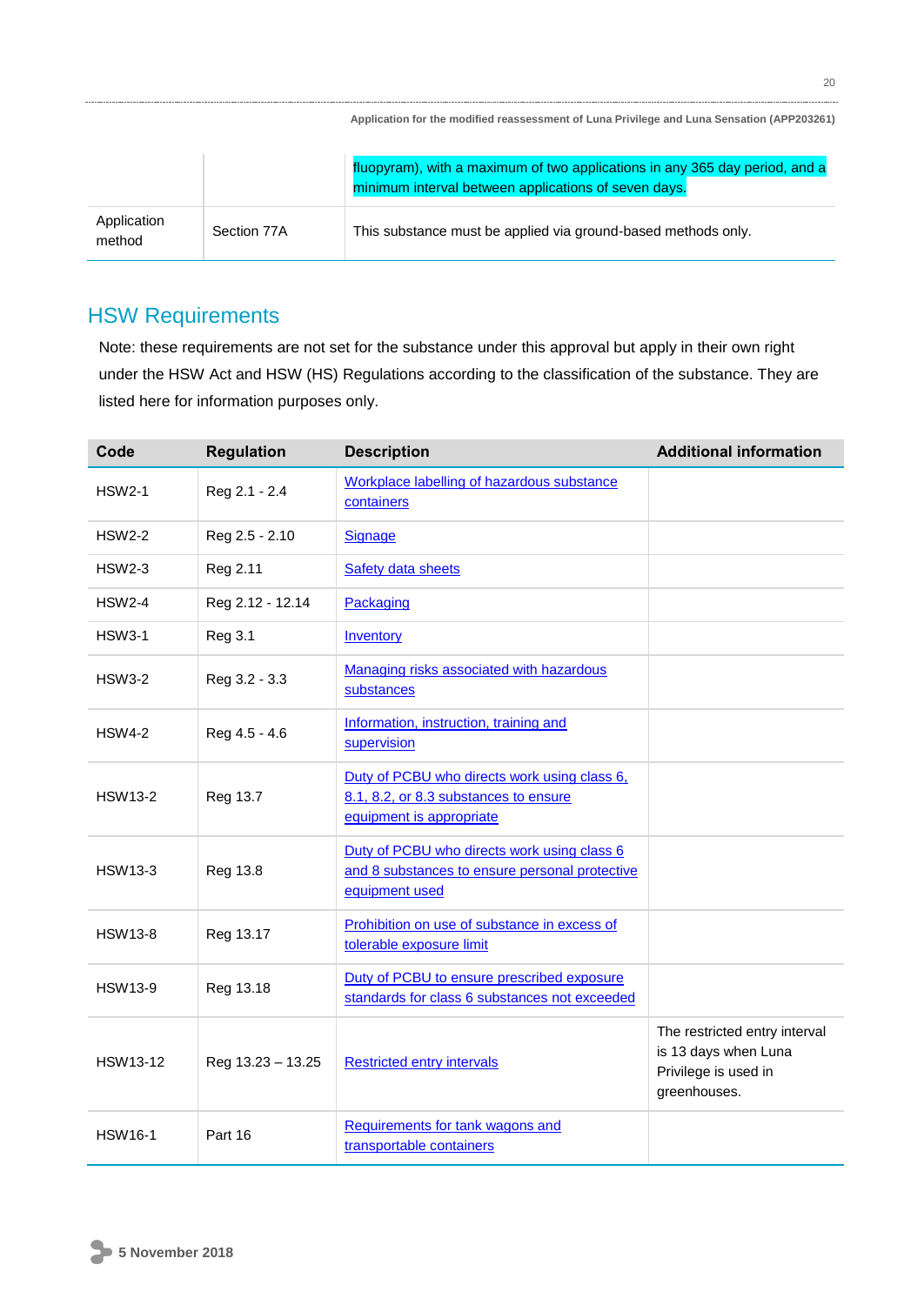|                |         | Application for the modified reassessment of Luna Privilege and Luna Sensation (APP203261) |  |
|----------------|---------|--------------------------------------------------------------------------------------------|--|
| <b>HSW17-1</b> | Part 17 | Requirements for surface containers                                                        |  |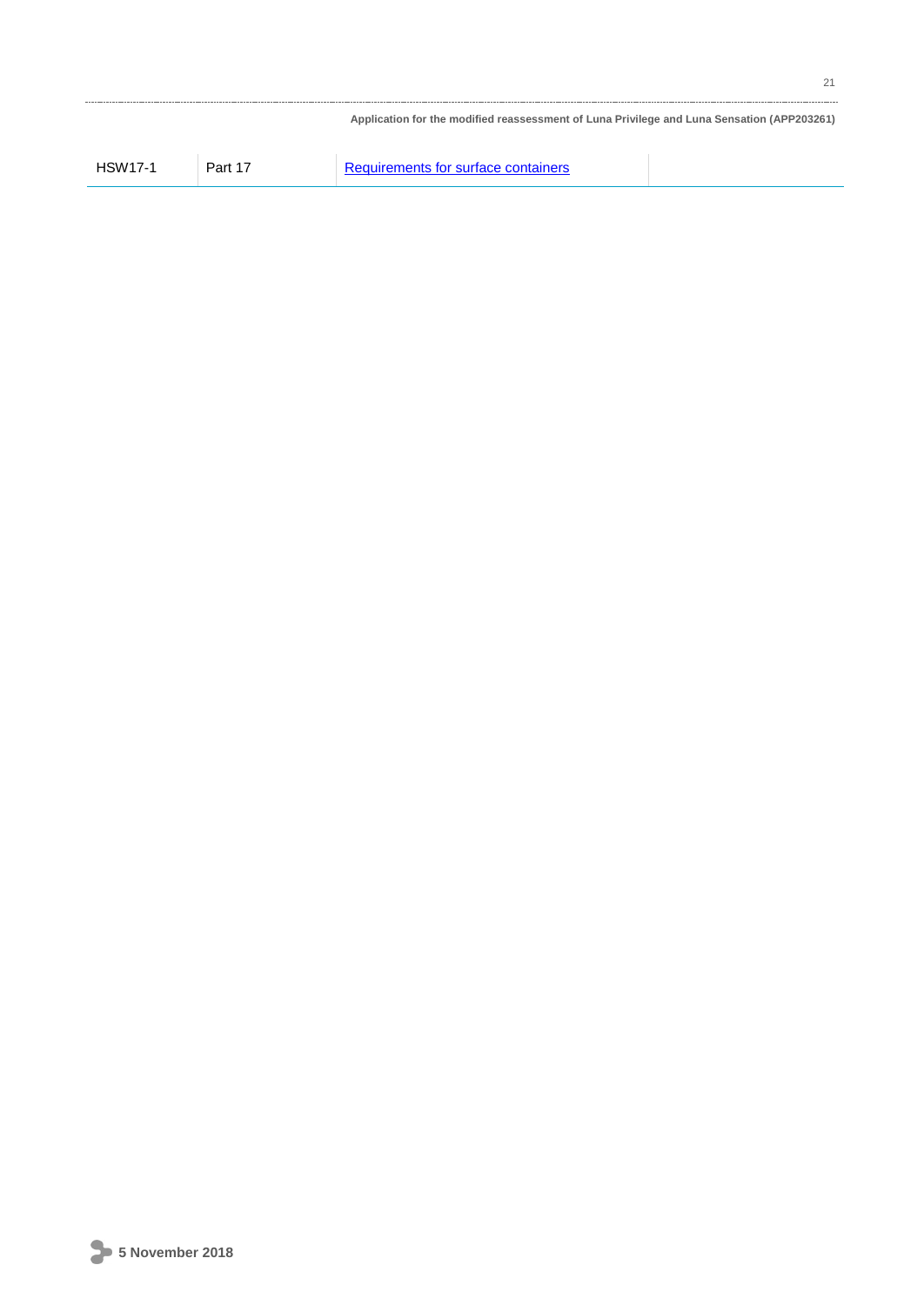# Appendix B: Controls for Luna Sensation

The following are the current controls for Luna Sensation (HSR100998), including the proposed new controls which are highlighted in blue. Minor technical changes to current controls are highlighted in green.

| <b>Control</b><br>code | <b>Notice</b>                                                           | <b>Control description</b>                                       | <b>Additional information</b>                                                                                                                                             |
|------------------------|-------------------------------------------------------------------------|------------------------------------------------------------------|---------------------------------------------------------------------------------------------------------------------------------------------------------------------------|
| LAB                    | <b>EPA Labelling</b><br>Notice 2017                                     | Requirements for labelling of hazardous<br>substances            |                                                                                                                                                                           |
| <b>PKG</b>             | <b>EPA Packaging</b><br>Notice 2017                                     | Requirements for packaging of hazardous<br>substances            |                                                                                                                                                                           |
| <b>SDS</b>             | <b>EPA Safety Data</b><br>Sheet Notice 2017                             | Requirements for safety data sheets for<br>hazardous substances  | A WES value has been set<br>for propylene glycol                                                                                                                          |
| <b>DIS</b>             | <b>EPA Disposal</b><br>Notice 2017                                      | Requirements for disposal of hazardous<br>substances             |                                                                                                                                                                           |
| HPC-1                  | <b>EPA Hazardous</b><br><b>Property Controls</b><br>Notice 2017 Part 1  | <b>Hazardous Property Controls preliminary</b><br>provisions     |                                                                                                                                                                           |
| HPC-3                  | <b>EPA Hazardous</b><br><b>Property Controls</b><br>Notice 2017 Part 3  | Hazardous substances in a place other than a<br>workplace        |                                                                                                                                                                           |
| HPC-4A                 | <b>EPA Hazardous</b><br><b>Property Controls</b><br>Notice 2017 Part 4A | Site and storage controls for class 9 substances                 |                                                                                                                                                                           |
| HPC-4B                 | <b>EPA Hazardous</b><br><b>Property Controls</b><br>Notice 2017 Part 4B | Use of class 9 substances                                        | The additional water control<br>in the original decision is<br>now a prescribed control in<br>this notice (Clause 52).<br>No EEL is set for the<br>substance (Clause 49). |
| HPC-4C                 | <b>EPA Hazardous</b><br><b>Property Controls</b><br>Notice 2017 Part 4C | Qualifications required for application of class 9<br>pesticides |                                                                                                                                                                           |

## HSNO Additional Controls and Modifications to Controls

| Code                        | <b>HSNO Act</b> | <b>Control</b>                                                                                                                                                                                                                                                |  |
|-----------------------------|-----------------|---------------------------------------------------------------------------------------------------------------------------------------------------------------------------------------------------------------------------------------------------------------|--|
| Application<br>restrictions | Section 77      | The maximum application rate for this substance is 150 mL/ha per application.<br>with a maximum of two applications in any 365 day period and an interval of at<br>least ten days between applications, except when the substance is used on<br>stone fruits. |  |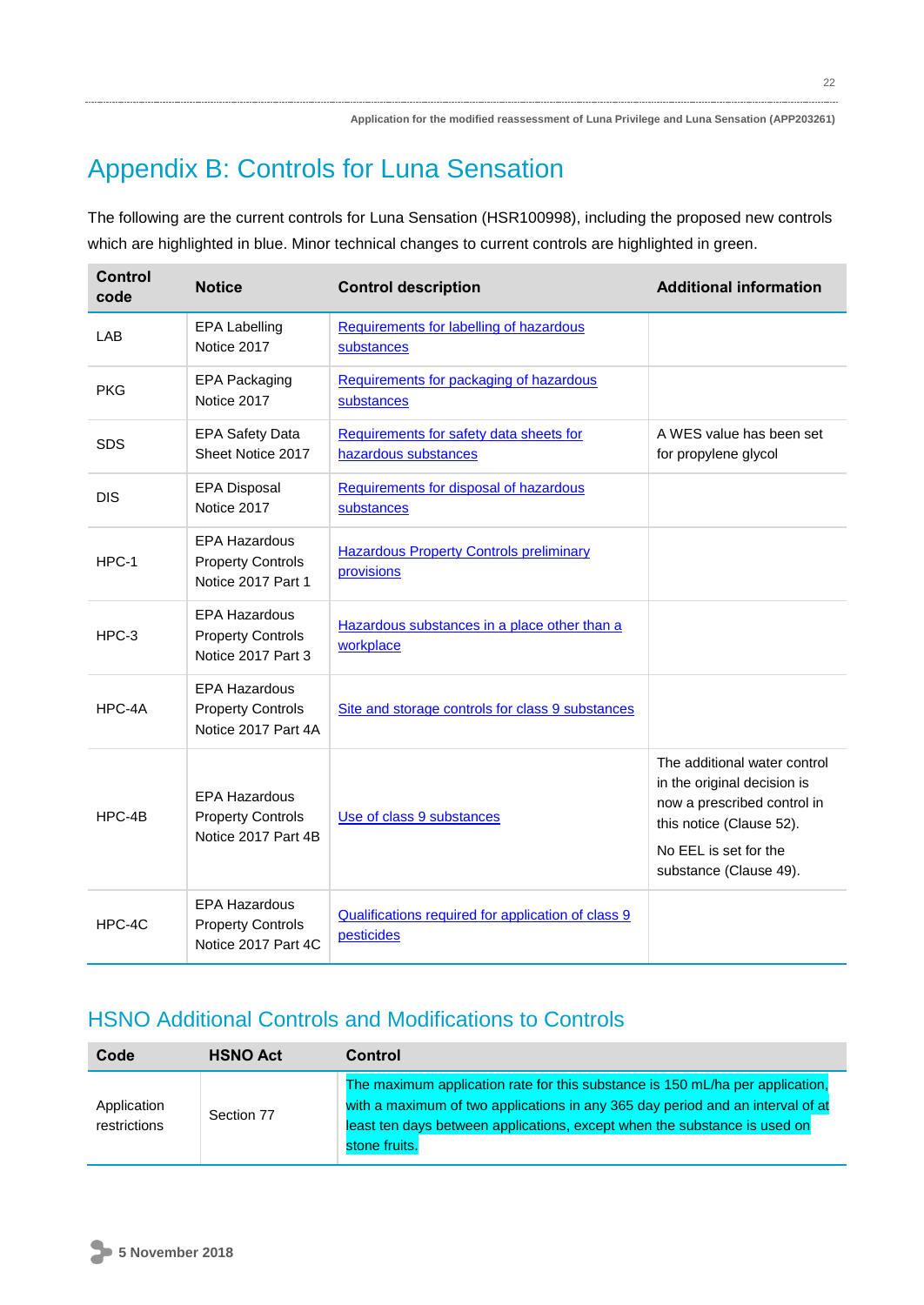|                       |                    | The maximum application rate for this substance when applied on stone fruits is<br>600 mL/ha per application, with a maximum of three applications in any 365<br>day period and an interval of at least seven days between applications |
|-----------------------|--------------------|-----------------------------------------------------------------------------------------------------------------------------------------------------------------------------------------------------------------------------------------|
|                       |                    | This substance must be applied via ground-based methods only.                                                                                                                                                                           |
| Application<br>method | Section 77A        | When applied at rates greater than 150 mL/ha, the substance must not be<br>applied when wind speeds are less than 3 km/hr or more than 20 km/hr as<br>measured at the application site.                                                 |
| <b>Buffer zone</b>    | <b>Section 77A</b> | When applied at rates greater than 150 mL/ha, the substance must not be<br>applied within 15 metres of a downwind water body.                                                                                                           |
|                       |                    | The following statement, or words to the same effect, must be present on the<br>label:                                                                                                                                                  |
| Label                 | <b>Section 77</b>  | "Luna Sensation may have an adverse effect on predatory bugs (Orius spp.) if<br>used where IPM is practised. Safety to ladybirds, syrphid flies and lacewings<br>has not been evaluated".                                               |

## HSW Requirements

Note: these requirements are not set for the substance under this approval but apply in their own right under the HSW Act and HSW (HS) Regulations according to the classification of the substance. They are listed here for information purposes only.

| Code           | <b>Regulation</b> | <b>Description</b>                                                                                                | <b>Additional information</b> |
|----------------|-------------------|-------------------------------------------------------------------------------------------------------------------|-------------------------------|
| <b>HSW2-1</b>  | Reg 2.1 - 2.4     | Workplace labelling of hazardous substance<br>containers                                                          |                               |
| <b>HSW2-2</b>  | Reg 2.5 - 2.10    | <b>Signage</b>                                                                                                    |                               |
| <b>HSW2-3</b>  | Reg 2.11          | <b>Safety data sheets</b>                                                                                         |                               |
| <b>HSW2-4</b>  | Reg 2.12 - 12.14  | Packaging                                                                                                         |                               |
| <b>HSW3-1</b>  | Reg 3.1           | <b>Inventory</b>                                                                                                  |                               |
| <b>HSW3-2</b>  | Reg 3.2 - 3.3     | Managing risks associated with hazardous<br>substances                                                            |                               |
| <b>HSW4-2</b>  | Reg 4.5 - 4.6     | Information, instruction, training and supervision                                                                |                               |
| <b>HSW5-2</b>  | Reg 5.6 - 5.13    | <b>Emergency response plans</b>                                                                                   |                               |
| <b>HSW13-2</b> | Reg 13.7          | Duty of PCBU who directs work using class 6, 8.1,<br>8.2, or 8.3 substances to ensure equipment is<br>appropriate |                               |
| <b>HSW13-3</b> | Reg 13.8          | Duty of PCBU who directs work using class 6 and 8<br>substances to ensure personal protective equipment<br>used   |                               |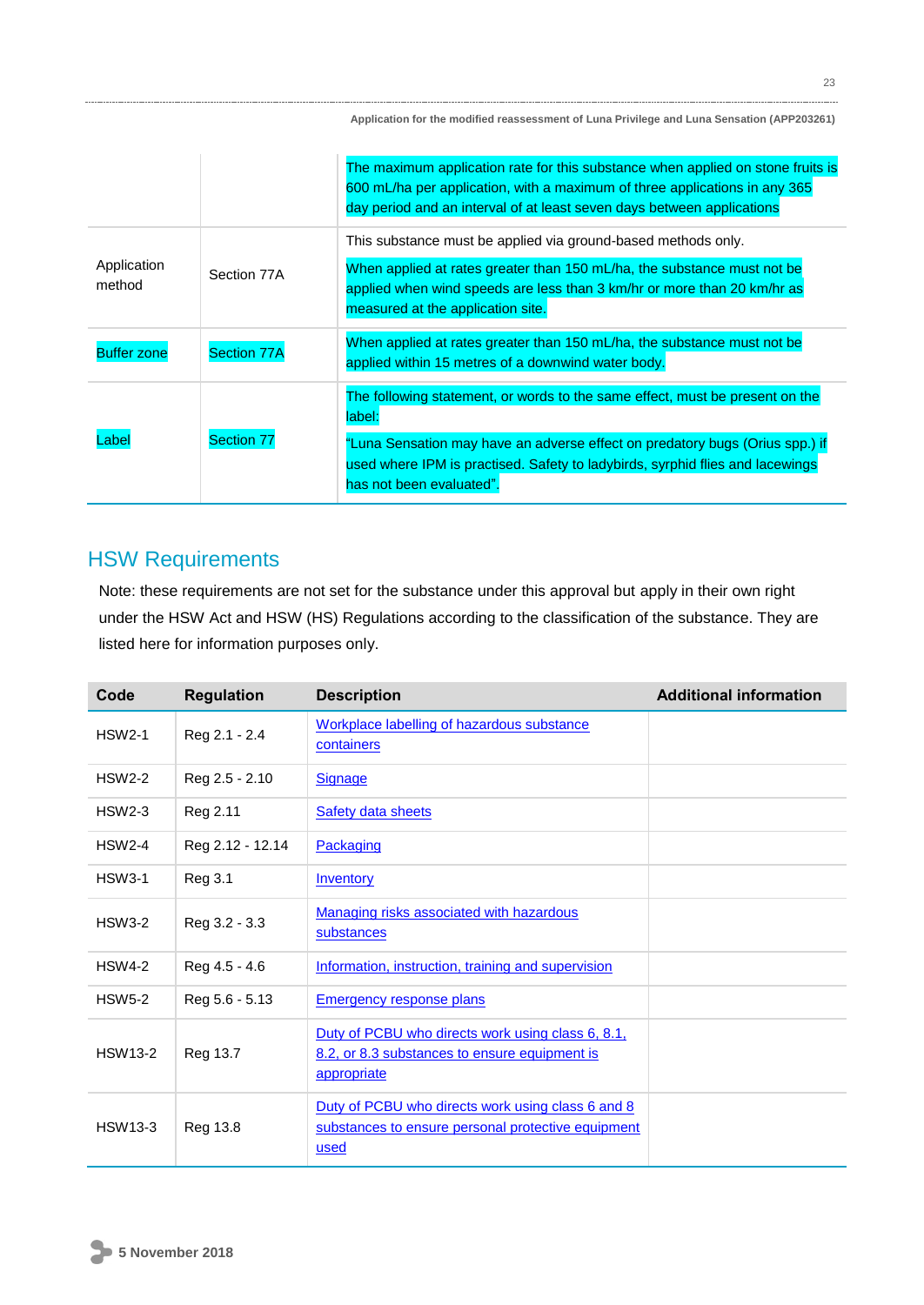| <b>HSW13-8</b>  | Reg 13.17           | Prohibition on use of substance in excess of<br>tolerable exposure limit                    |                                                                                              |
|-----------------|---------------------|---------------------------------------------------------------------------------------------|----------------------------------------------------------------------------------------------|
| HSW13-9         | Reg 13.18           | Duty of PCBU to ensure prescribed exposure<br>standards for class 6 substances not exceeded |                                                                                              |
| <b>HSW13-12</b> | Reg $13.23 - 13.25$ | <b>Restricted entry intervals</b>                                                           | The restricted entry interval<br>is 1 day when Luna<br>Sensation is used on stone<br>fruits. |
| HSW13-14        | Reg 13.30 - 33      | Secondary containment requirements for class 6<br>and 8 pooling substances                  |                                                                                              |
| <b>HSW16-1</b>  | Part 16             | Requirements for tank wagons and transportable<br>containers                                |                                                                                              |
| <b>HSW17-1</b>  | Part 17             | Requirements for surface containers                                                         |                                                                                              |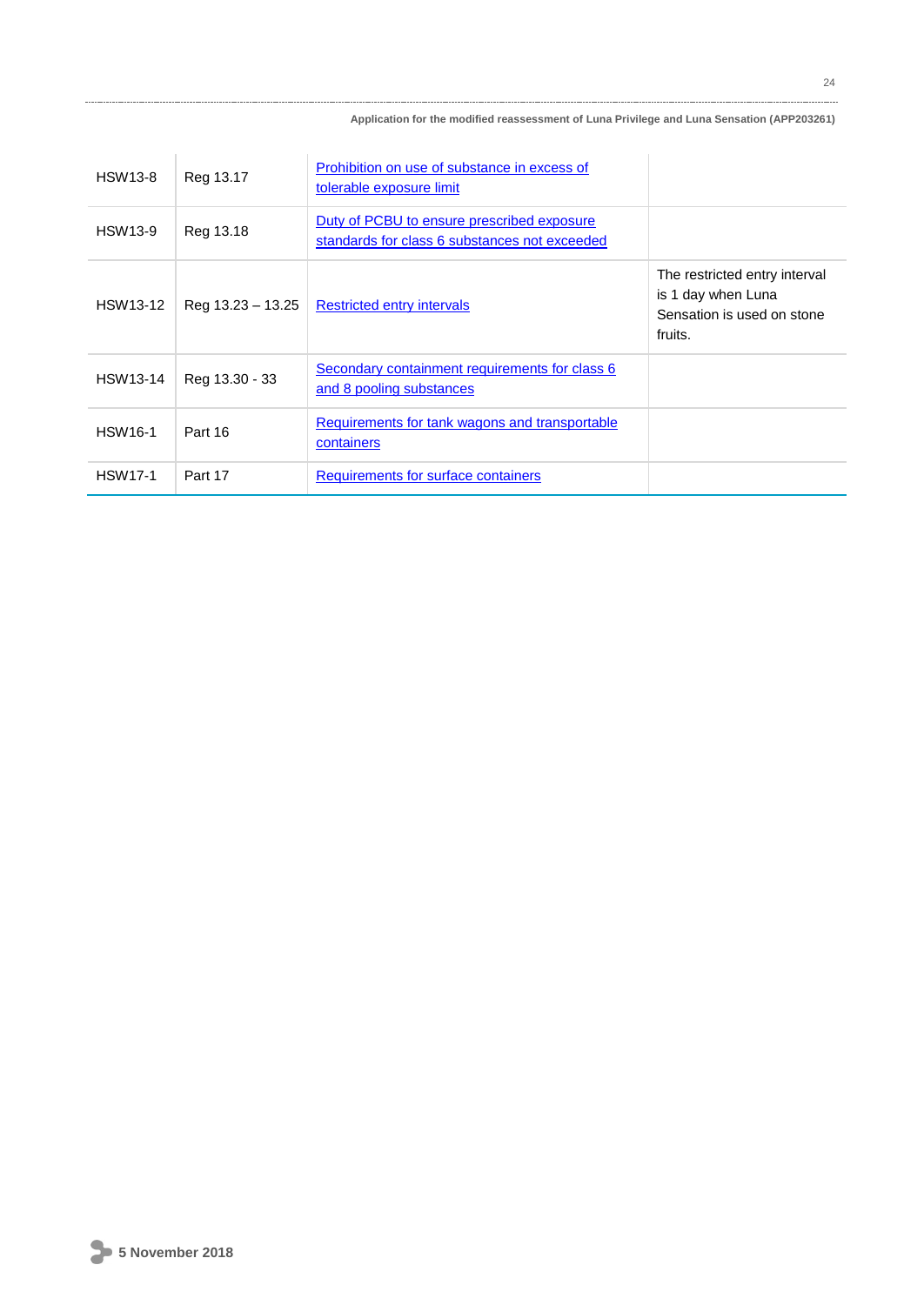# Appendix C: Decision Path

## **Context**

This decision path describes the decision-making process for applications for a **modified reassessment for amendments to hazardous substances approvals**. These applications are made and determined under section 63 of the HSNO Act.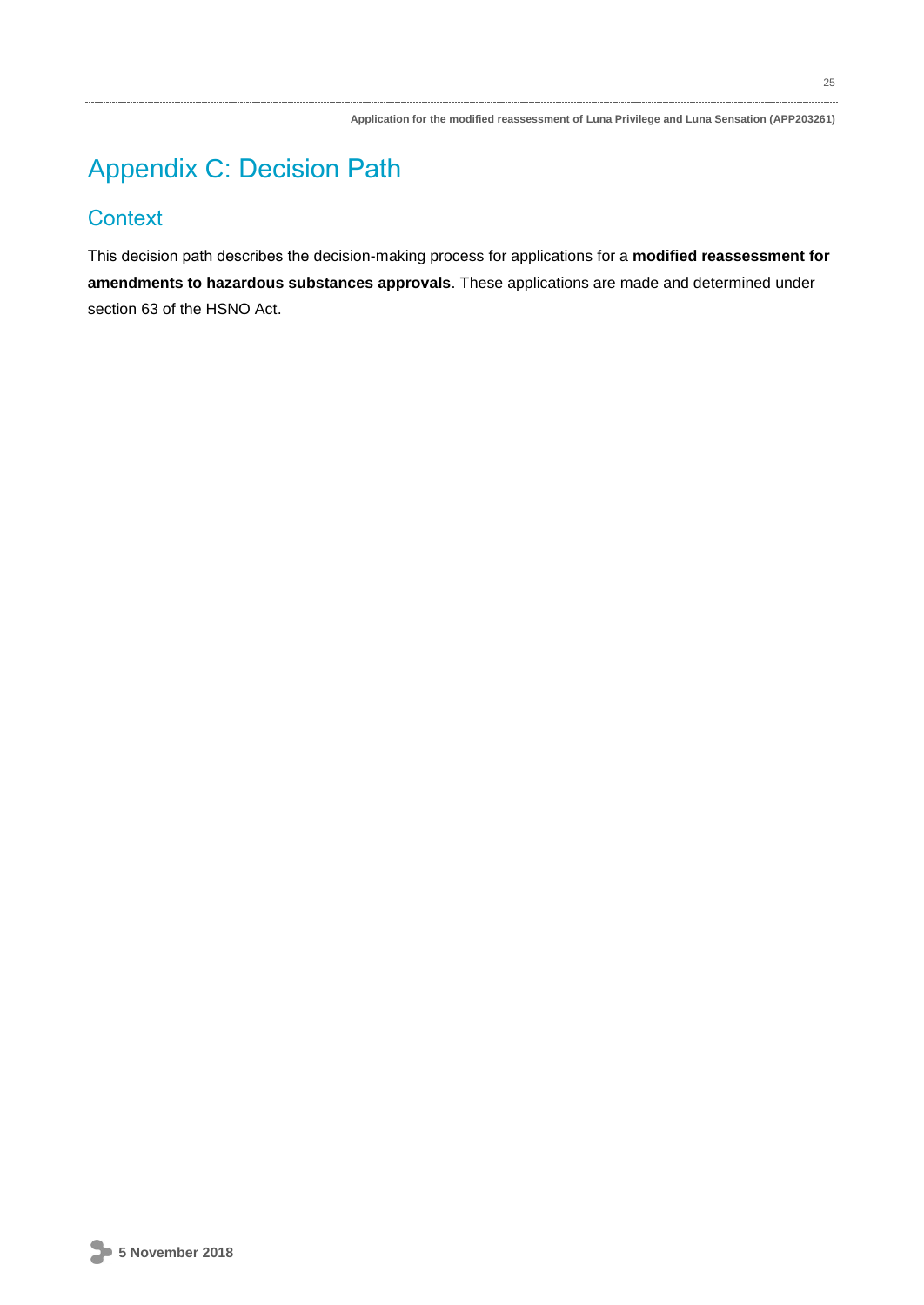## *Figure 1A Flowchart: Decision path for modified reassessment for amendments to hazardous substance approvals: application made and determined under section 63A.*

For proper interpretation of the decision path it is important to work through the flowchart in conjunction with the explanatory notes.

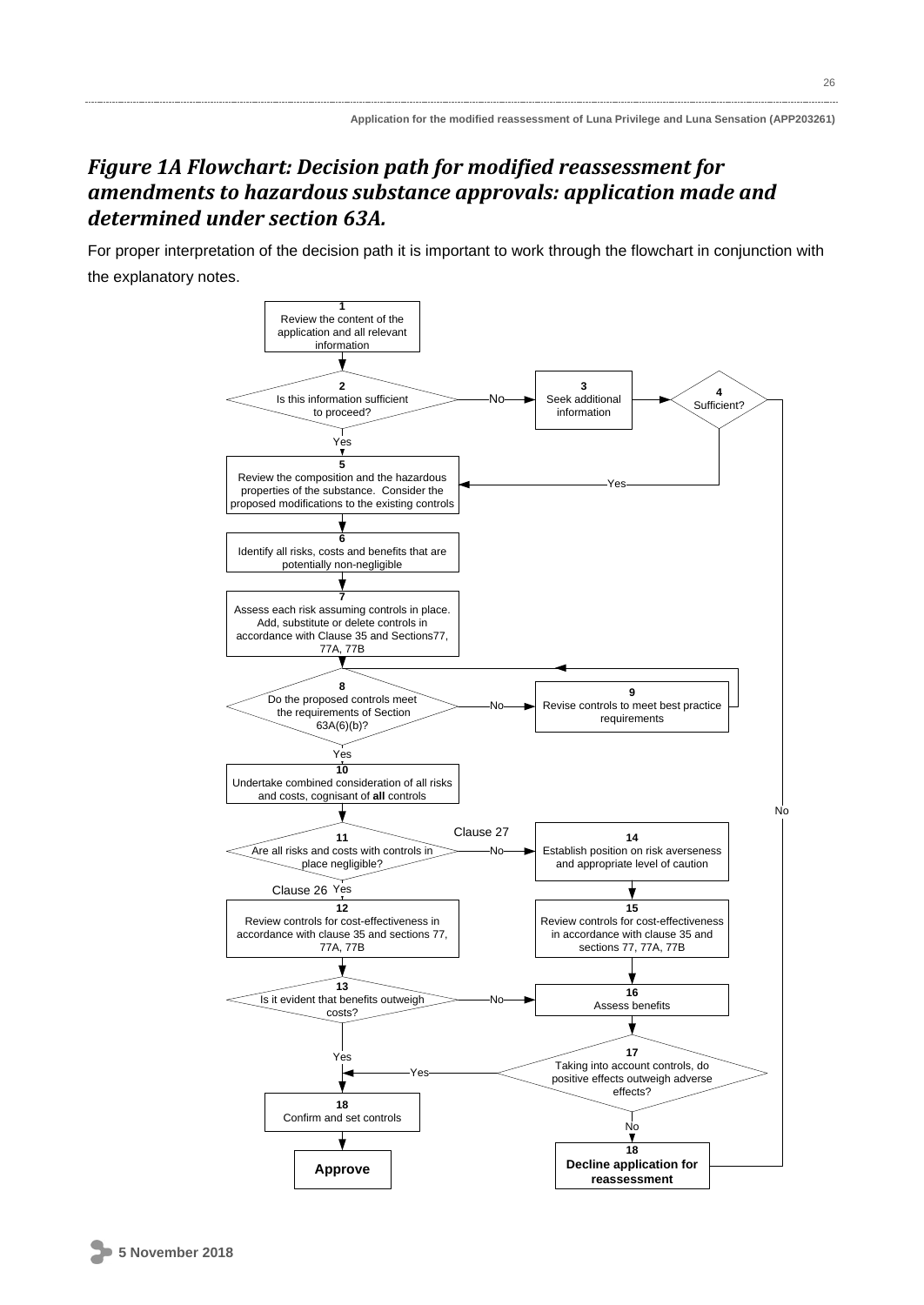## *Figure 1A Explanatory Notes*

| Item $1$ : | Review the content of the application and all relevant information                                                                                                                                                                                                                                                                    |
|------------|---------------------------------------------------------------------------------------------------------------------------------------------------------------------------------------------------------------------------------------------------------------------------------------------------------------------------------------|
|            | Review the application, the E&R Report, and information received from experts and that<br>provided in submissions (where relevant) in terms of section 28(2) of the Act and clauses 8,<br>15, 16 and 20 of the Methodology.                                                                                                           |
|            | While section 63A is not mentioned in section 53 (public notification), sections 63A(4) and (5)<br>provide discretion for the HSNO decision maker to consider public notification (cf section<br>53(2)) and guidance re consultation where an application is not publicly notified.                                                   |
| Item $2$ : | Is this information sufficient to proceed?                                                                                                                                                                                                                                                                                            |
|            | Review the information and determine whether or not there is sufficient information available to<br>make a decision.                                                                                                                                                                                                                  |
| Item 3:    | (if 'no') Seek additional information                                                                                                                                                                                                                                                                                                 |
|            | If there is not sufficient information then additional information may need to be sought under<br>section 52 or 58 of the Act.                                                                                                                                                                                                        |
|            | If the applicant is not able to provide sufficient information for consideration then the<br>application is not approved. In these circumstances the HSNO decision maker may choose to<br>decline the application, or the application may lapse.                                                                                      |
| Item 4     | Sufficient?                                                                                                                                                                                                                                                                                                                           |
|            | When additional information has been sought, has this been provided, and is there now<br>sufficient information available to make a decision?                                                                                                                                                                                         |
|            | If the HSNO decision maker is not satisfied that it has sufficient information for consideration,<br>then the application for reassessment must be declined (see item 18).                                                                                                                                                            |
| Item 5:    | (if 'yes' from item 2 or from item 4) Review the composition and the hazardous<br>properties of the substance, and the proposed modifications to the existing controls                                                                                                                                                                |
|            | Review the composition of the substance, its hazardous properties, and the existing suite of<br>controls on the substance. The level of detail for this review will depend on the nature of the<br>application for modified reassessment. In most cases a detailed review will not be required.                                       |
|            | Consider the proposed modifications to the existing controls.                                                                                                                                                                                                                                                                         |
| Item 6:    | Identify all risks, costs and benefits that are potentially non-negligible <sup>5</sup>                                                                                                                                                                                                                                               |
|            | The modified reassessment process concentrates on a specific aspect of the approval (section<br>63A(1)(a)). All risks, costs and benefits that are potentially non-negligible need to be identified.<br>However, emphasis should be placed on effects that are expected to change as a result of the<br>proposed changes to controls. |
|            | Costs and benefits are defined in the Methodology as the value of particular effects. However,<br>in most cases these 'values' are not certain and have a likelihood attached to them. Thus<br>costs and risks are generally synonymous and may be addressed together.                                                                |

<u>.</u>

<sup>5</sup> Relevant effects are **marginal effects**, or the changes that will occur as a result of the substance being available. Financial costs associated with preparing and submitting an application are not marginal effects and are not effects of the substance(s) and are therefore not taken into account in weighing up adverse and positive effects. These latter types of costs are sometimes called 'sunk' costs since they are incurred whether or not the application is successful.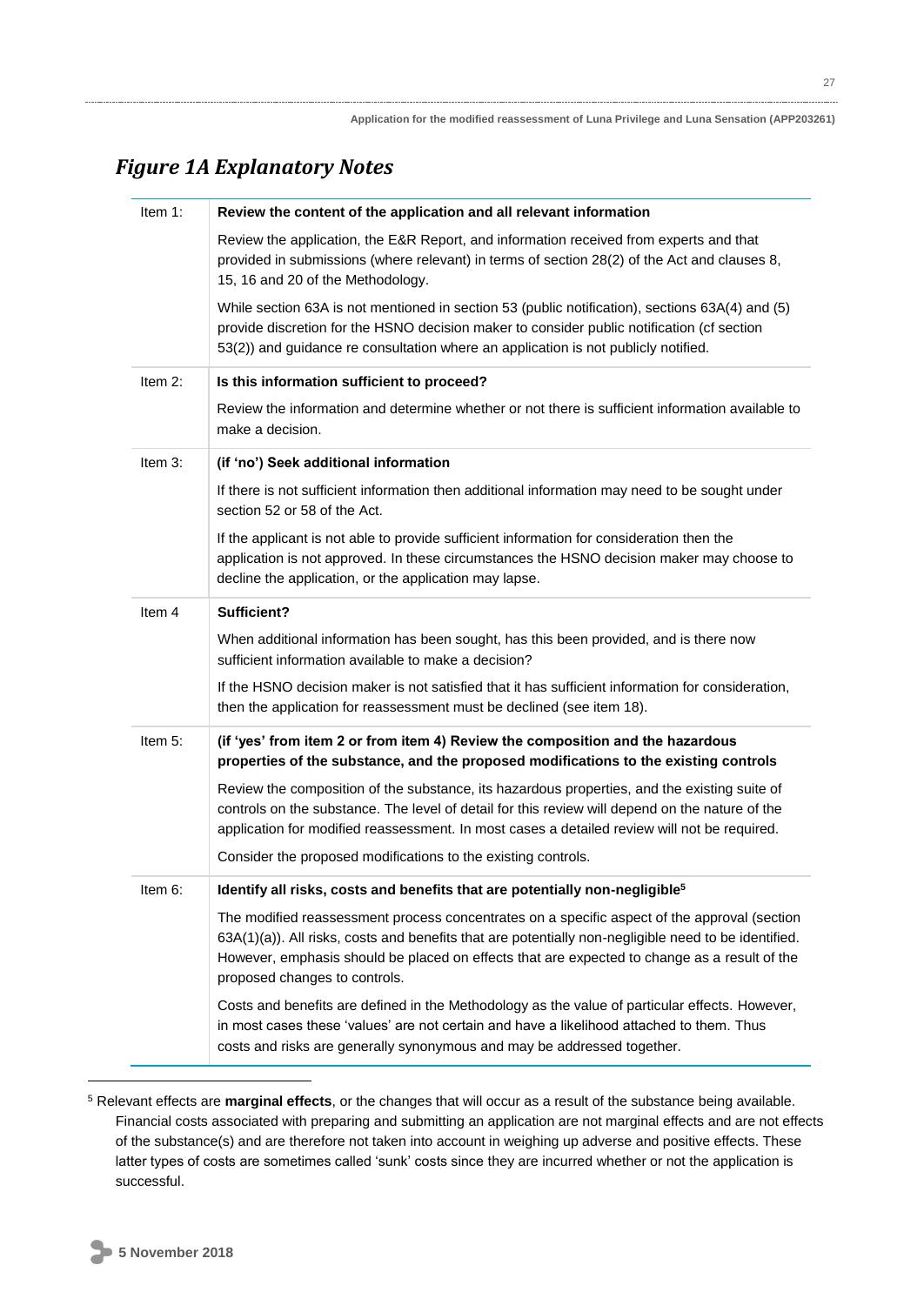|         | Examples of costs that cannot be considered as risks are one-off direct financial costs incurred<br>by applicants that cannot be considered as 'sunk' costs (see footnote 1). Where such costs<br>arise they will considered in the same way as risks, but their likelihood of occurrence will be<br>more certain.<br>Identification is a two-step process that scopes the range of possible effects (risks, costs and<br>benefits). |                                                                                                                                                                                                                                                                                                                                                                                                                                                                                       |
|---------|--------------------------------------------------------------------------------------------------------------------------------------------------------------------------------------------------------------------------------------------------------------------------------------------------------------------------------------------------------------------------------------------------------------------------------------|---------------------------------------------------------------------------------------------------------------------------------------------------------------------------------------------------------------------------------------------------------------------------------------------------------------------------------------------------------------------------------------------------------------------------------------------------------------------------------------|
|         | Step 1:                                                                                                                                                                                                                                                                                                                                                                                                                              | Identify all possible risks and costs (adverse effects) and benefits (positive<br>effects) associated with the approval of the substance(s), and based on the<br>range of areas of impact described in clause 9 of the Methodology and<br>sections 5 and 6 of the Act <sup>6</sup> . Consider the effects of the substance through its<br>lifecycle (clause 11) and include the likely effects of the substance being<br>unavailable (sections $29(1)(a)(iii)$ and $29(1)(b)(iii)$ ). |
|         |                                                                                                                                                                                                                                                                                                                                                                                                                                      | Relevant costs and benefits are those that relate to New Zealand and those<br>that would arise as a consequence of approving the application (clause 14).                                                                                                                                                                                                                                                                                                                             |
|         |                                                                                                                                                                                                                                                                                                                                                                                                                                      | Consider short term and long term effects.                                                                                                                                                                                                                                                                                                                                                                                                                                            |
|         |                                                                                                                                                                                                                                                                                                                                                                                                                                      | Identify situations where risks and costs occur in one area of impact or affect<br>one sector and benefits accrue to another area or sector; that is, situations<br>where risks and costs do not have corresponding benefits.                                                                                                                                                                                                                                                         |
|         | Step 2:                                                                                                                                                                                                                                                                                                                                                                                                                              | Document those risks, costs and benefits that can be readily concluded to be<br>negligible <sup>7</sup> , and eliminate them from further consideration.                                                                                                                                                                                                                                                                                                                              |
|         |                                                                                                                                                                                                                                                                                                                                                                                                                                      | Note that where there are costs that are not associated with risks some of<br>them may be eliminated at this scoping stage on the basis that the financial<br>cost represented is very small and there is no overall effect on the market<br>economy.                                                                                                                                                                                                                                 |
| Item 7: |                                                                                                                                                                                                                                                                                                                                                                                                                                      | Assess each risk assuming controls in place. Add, substitute or delete controls in<br>accordance with clause 35 and sections 77, 77A and 77B of the Act.                                                                                                                                                                                                                                                                                                                              |
|         |                                                                                                                                                                                                                                                                                                                                                                                                                                      | The assessment of potentially non-negligible risks and costs should be carried out in<br>accordance with clauses 12, 13, 15, 22, 24, 25, and 29 to 32 of the Methodology. The<br>assessment is carried out with the default controls in place.                                                                                                                                                                                                                                        |
|         |                                                                                                                                                                                                                                                                                                                                                                                                                                      | Assess each potentially non-negligible risk and cost estimating the magnitude of the effect if it<br>should occur and the likelihood of its occurring. Where there are non-negligible financial costs<br>that are not associated with risks then the probability of occurrence (likelihood) may be close<br>to 1. Relevant information provided in submissions should be taken into account.                                                                                          |
|         |                                                                                                                                                                                                                                                                                                                                                                                                                                      | The distribution of risks and costs should be considered, including geographical distribution<br>and distribution over groups in the community, as well as distribution over time. This<br>information should be retained with the assessed level of risk/cost.                                                                                                                                                                                                                       |
|         |                                                                                                                                                                                                                                                                                                                                                                                                                                      | This assessment includes consideration of how cautious the HSNO decision maker will be in<br>the face of uncertainty (section 7). Where there is uncertainty, it may be necessary to estimate<br>scenarios for lower and upper bounds for the adverse effect as a means of identifying the                                                                                                                                                                                            |

<sup>&</sup>lt;sup>6</sup> Effects on the natural environment, effects on human health and safety, effects on Maori culture and traditions, effects on society and community, effects on the market economy.

<u>.</u>

<sup>7</sup> Negligible effects are defined in the Annotated Methodology as "Risks which are of such little significance in terms of their likelihood and effect that they do not require active management and/or after the application of risk management can be justified by very small levels of benefits.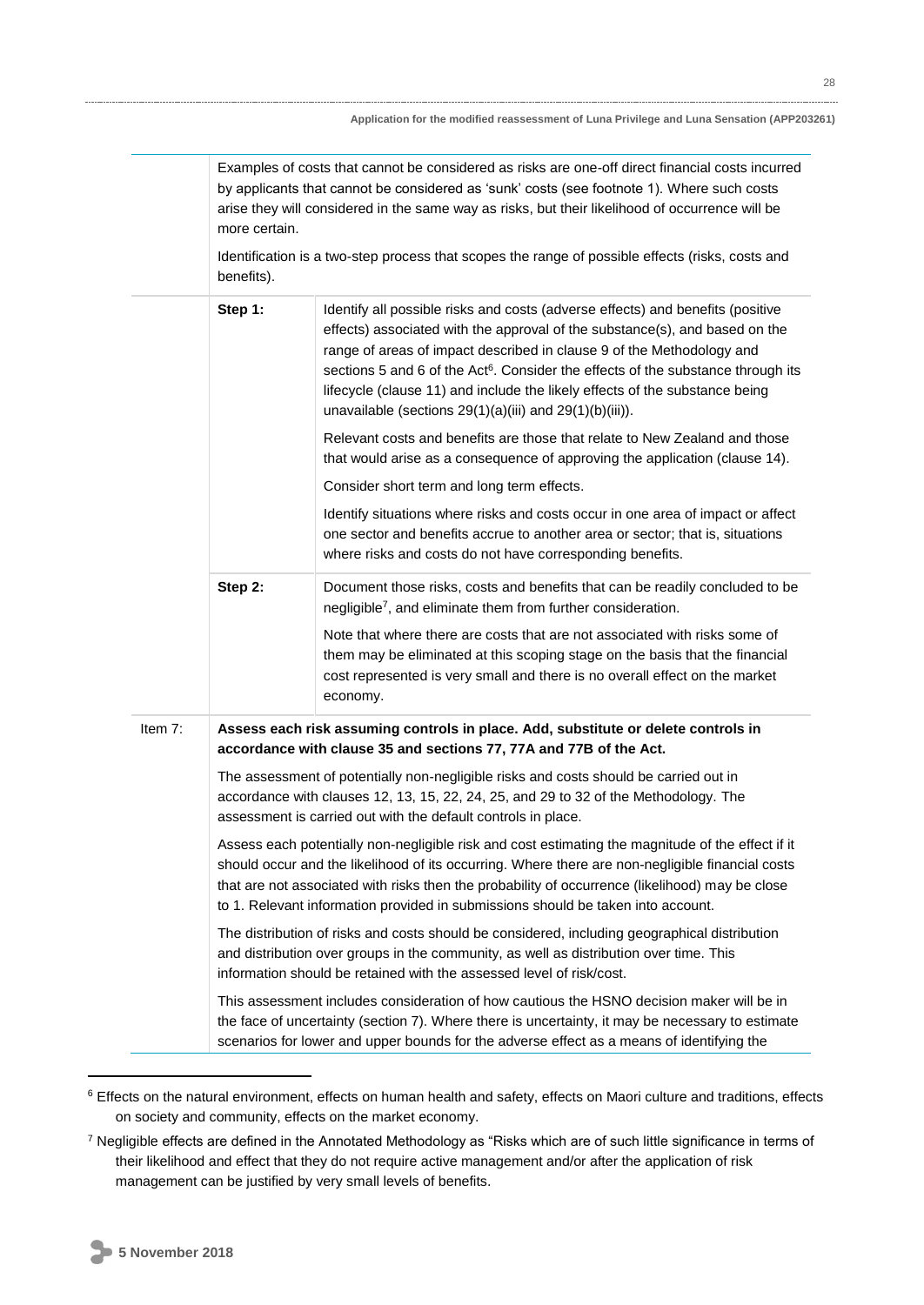|             | range of uncertainty (clause 32). It is also important to bear in mind the materiality of the<br>uncertainty and how significant the uncertainty is for the decision (clause 29(a)).                                                                                                                                                                                                                                                                                                                                     |
|-------------|--------------------------------------------------------------------------------------------------------------------------------------------------------------------------------------------------------------------------------------------------------------------------------------------------------------------------------------------------------------------------------------------------------------------------------------------------------------------------------------------------------------------------|
|             | Consider the HSNO decision maker's approach to risk (clause 33 of the Methodology) or how<br>risk averse the HSNO decision maker should be in giving weight to the residual risk, where<br>residual risk is the risk remaining after the imposition of controls.                                                                                                                                                                                                                                                         |
|             | See EPA report 'Approach to Risk' for further guidance <sup>8</sup> .                                                                                                                                                                                                                                                                                                                                                                                                                                                    |
|             | Where it is clear that residual risks are non-negligible and where appropriate controls are<br>available, add substitute or delete controls in accordance with sections 77 and 77A of the Act<br>to reduce the residual risk to a tolerable level. If the substance has toxic or ecotoxic properties,<br>consider setting exposure limits under section 77B. While clause 35 is relevant here, in terms<br>of considering the costs and benefits of changing the controls, it has more prominence in items<br>12 and 15. |
|             | If changes are made to the controls at this stage then the approach to uncertainty and the<br>approach to risk must be revisited.                                                                                                                                                                                                                                                                                                                                                                                        |
| Item 8:     | Do the proposed controls meet the requirements of Section 63A(6)(b)?                                                                                                                                                                                                                                                                                                                                                                                                                                                     |
|             | Consider whether the proposed controls meet best international practices and standards for<br>the safe management of hazardous substances. This includes the full suite of proposed<br>controls including existing controls and modified controls.                                                                                                                                                                                                                                                                       |
| Item 9:     | (if 'no' from item 8) Revise controls to meet best practice requirements                                                                                                                                                                                                                                                                                                                                                                                                                                                 |
|             | If the controls do not meet the best international practice criteria, then modify the controls so<br>that they do meet them.                                                                                                                                                                                                                                                                                                                                                                                             |
| Item $10$ : | 8<br>Do the proposed controls meet<br>the requirements of Section<br>63A(6)(b)?<br>Yes                                                                                                                                                                                                                                                                                                                                                                                                                                   |
|             | (if 'yes' from item 8) Undertake combined consideration of all risks and costs, cognisant<br>of proposed controls                                                                                                                                                                                                                                                                                                                                                                                                        |
|             | Once the risks and costs have been assessed individually consider all risks and costs together<br>as a 'basket' of risks/costs. If it is feasible and/or appropriate, this may involve combining<br>groups of risks and costs as for Clause 34 of the Methodology. The purpose of this step is to<br>consider synergistic effects and determine whether these may change the level of individual<br>risks.                                                                                                               |
| Item 11:    | Are all risks and costs with controls in place negligible?                                                                                                                                                                                                                                                                                                                                                                                                                                                               |
|             | Looking at individual risks in the context of the 'basket' of risks, consider whether any of the<br>residual risks (costs) are negligible.                                                                                                                                                                                                                                                                                                                                                                               |

<sup>8</sup> <http://www.epa.govt.nz/Publications/Approach-to-Risk.pdf>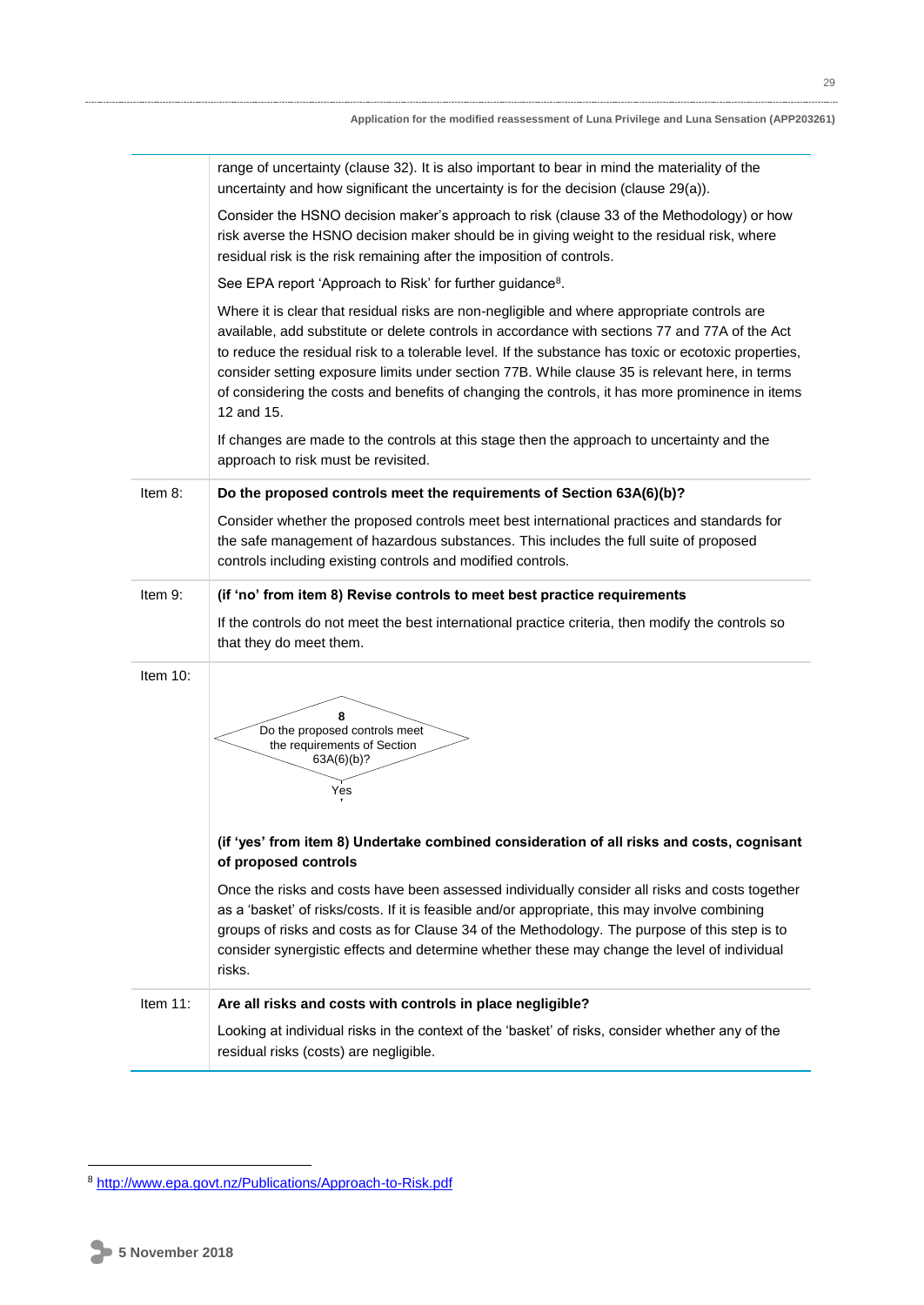| Item $12$ : | 11                                                                                                                                                                                                                                                                                                                                                                                                             |
|-------------|----------------------------------------------------------------------------------------------------------------------------------------------------------------------------------------------------------------------------------------------------------------------------------------------------------------------------------------------------------------------------------------------------------------|
|             | Are all risks and costs with controls in                                                                                                                                                                                                                                                                                                                                                                       |
|             | place negligible?                                                                                                                                                                                                                                                                                                                                                                                              |
|             | Clause 26 Yes                                                                                                                                                                                                                                                                                                                                                                                                  |
|             | (if 'yes' from item 11) Review controls for cost-effectiveness in accordance with clause<br>35 and sections 77, 77A and 77B                                                                                                                                                                                                                                                                                    |
|             | Where all risks are negligible the decision must be made under clause 26 of the Methodology.                                                                                                                                                                                                                                                                                                                   |
|             | Consider the cost-effectiveness of the proposed individual controls and exposure limits. Where<br>relevant and appropriate, add, substitute or delete controls whilst taking into account the view<br>of the applicant, and the cost-effectiveness of the full package of controls.                                                                                                                            |
| Item $13$ : | Is it evident that benefits outweigh costs?                                                                                                                                                                                                                                                                                                                                                                    |
|             | Risks have already been determined to be negligible (item 9). In the unusual circumstance<br>where there are non-negligible costs that are not associated with risks they have been<br>assessed in item 7.                                                                                                                                                                                                     |
|             | Costs are made up of two components: internal costs or those that accrue to the applicant,<br>and external costs or those that accrue to the wider community.                                                                                                                                                                                                                                                  |
|             | Consider whether there are any non-negligible external costs that are not associated with<br>risks.                                                                                                                                                                                                                                                                                                            |
|             | If there are no external non-negligible costs then external benefits outweigh external costs.<br>The fact that the application has been submitted is deemed to demonstrate existence of<br>internal or private net benefit, and therefore total benefits outweigh total costs <sup>9</sup> .                                                                                                                   |
|             | As indicated above, where risks are deemed to be negligible, and the only identifiable costs<br>resulting from approving an application are shown to accrue to the applicant, then a cost-<br>benefit analysis will not be required. The act of an application being lodged will be deemed by<br>the HSNO decision maker to indicate that the applicant believes the benefits to be greater than<br>the costs. |
|             | However, if this is not the case and there are external non-negligible costs then all benefits<br>need to be assessed (via item 16).                                                                                                                                                                                                                                                                           |
| Item 14:    | Clause 27<br>11<br>Are all risks and costs with controls in<br>-No-<br>place negligible?                                                                                                                                                                                                                                                                                                                       |
|             | (if 'no' from item 10) Establish HSNO decision maker's position on risk averseness and<br>appropriate level of caution                                                                                                                                                                                                                                                                                         |
|             | Although 'risk averseness' (approach to risk, clause 33) is considered as a part of the<br>assessment of individual risks, it is good practice to consolidate the view on this if several risks<br>are non-negligible. This consolidation also applies to the consideration of the approach to<br>uncertainty (section 7).                                                                                     |

**<sup>9</sup>**Technical Guide 'Decision making' section 4.9.3. Where risks are negligible and the costs accrue only to the applicant, no explicit cost benefit analysis is required. In effect, the HSNO decision maker takes the act of making an application as evidence that the benefits outweigh the costs. See also Protocol Series 1 'General requirements for the Identification and Assessment of Risks, Costs, and Benefits'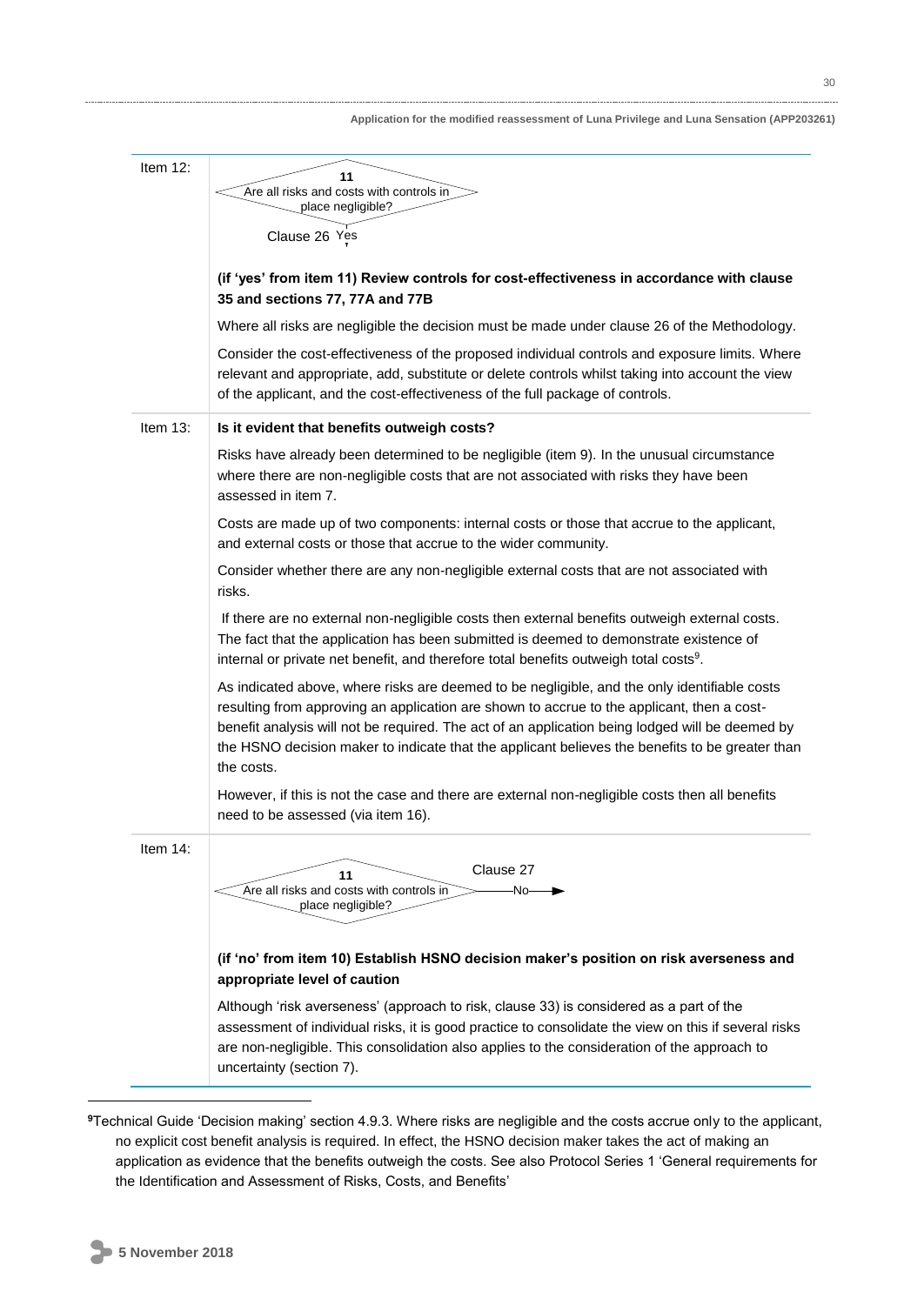| Application for the modified reassessment of Luna Privilege and Luna Sensation (APP203261) |  |
|--------------------------------------------------------------------------------------------|--|
|                                                                                            |  |

| Item $15$ : | Review controls for cost-effectiveness in accordance with clause 35 and sections 77,                                                                                                                                                                                                                                                                                                                                                                                                                                                                                                                                                                                                                                                                                                                                                                                                                                                                                                                          |
|-------------|---------------------------------------------------------------------------------------------------------------------------------------------------------------------------------------------------------------------------------------------------------------------------------------------------------------------------------------------------------------------------------------------------------------------------------------------------------------------------------------------------------------------------------------------------------------------------------------------------------------------------------------------------------------------------------------------------------------------------------------------------------------------------------------------------------------------------------------------------------------------------------------------------------------------------------------------------------------------------------------------------------------|
|             | 77A and 77B                                                                                                                                                                                                                                                                                                                                                                                                                                                                                                                                                                                                                                                                                                                                                                                                                                                                                                                                                                                                   |
|             | This constitutes a decision made under clause 27 of the Methodology (taken in sequence from<br>items 10, 13, 14 and 15).                                                                                                                                                                                                                                                                                                                                                                                                                                                                                                                                                                                                                                                                                                                                                                                                                                                                                      |
|             | Consider (a) whether any of the non-negligible risks can be reduced by varying the controls in<br>accordance with section 77 and 77A of the Act, and (b) the cost-effectiveness of the controls.<br>Where relevant and appropriate, add, substitute or delete controls whilst taking into account<br>the view of the applicant, and making sure that the benefits of doing so outweigh the costs. As<br>for item 6, If the substance has toxic or ecotoxic properties, consider exposure limits under<br>section 77B.                                                                                                                                                                                                                                                                                                                                                                                                                                                                                         |
| Item $16$ : | (if 'no' from item 13, or in sequence from item 15) Assess benefits                                                                                                                                                                                                                                                                                                                                                                                                                                                                                                                                                                                                                                                                                                                                                                                                                                                                                                                                           |
|             | Assess benefits or positive effects in terms of clause 13 of the Methodology.                                                                                                                                                                                                                                                                                                                                                                                                                                                                                                                                                                                                                                                                                                                                                                                                                                                                                                                                 |
|             | Since benefits are not certain, they are assessed in the same way as risks. Thus the<br>assessment involves estimating the magnitude of the effect if it should occur and the likelihood<br>of its occurring. This assessment also includes consideration of the HSNO decision maker's<br>approach to uncertainty or how cautious the HSNO decision maker will be in the face of<br>uncertainty (section 7). Where there is uncertainty, it may be necessary to estimate scenarios<br>for lower and upper bounds for the positive effect.                                                                                                                                                                                                                                                                                                                                                                                                                                                                     |
|             | An understanding of the distributional implications of a proposal is an important part of any<br>consideration of costs and benefits, and the distribution of benefits should be considered in the<br>same way as for the distribution of risks and costs. The HSNO decision maker will in particular<br>look to identify those situations where the beneficiaries of an application are different from<br>those who bear the costs <sup>10</sup> . This is important not only for reasons related to fairness but also in<br>forming a view of just how robust any claim of an overall net benefit might be. It is much more<br>difficult to sustain a claim of an overall net benefit if those who enjoy the benefits are different<br>to those who will bear the costs. Thus where benefits accrue to one area or sector and risks<br>and costs are borne by another area or sector then the HSNO decision maker may choose to<br>be more risk averse and to place a higher weight on the risks and costs. |
|             | As for risks and costs the assessment is carried out with the default controls in place.                                                                                                                                                                                                                                                                                                                                                                                                                                                                                                                                                                                                                                                                                                                                                                                                                                                                                                                      |
| Item 17:    | Taking into account controls, do positive effects outweigh adverse effects?<br>In weighing up positive and adverse effects, consider clause 34 of the Methodology. Where<br>possible combine groups of risks, costs and benefits or use other techniques such as<br>dominant risks and ranking of risks. The weighing up process takes into account controls<br>proposed in items 5, 7 (9), 12 and/or 15.                                                                                                                                                                                                                                                                                                                                                                                                                                                                                                                                                                                                     |
|             | Where this item is taken in sequence from items 14, 15 and 16 (i.e. risks are not negligible) it<br>constitutes a decision made under clause 27 of the Methodology.                                                                                                                                                                                                                                                                                                                                                                                                                                                                                                                                                                                                                                                                                                                                                                                                                                           |
|             | Where this item is taken in sequence from items 11, 12 and 13 (i.e. risks are negligible, and<br>there are external or public costs) it constitutes a decision made under clause 26 of the<br>Methodology.                                                                                                                                                                                                                                                                                                                                                                                                                                                                                                                                                                                                                                                                                                                                                                                                    |
| Item 18:    | (if 'no' from item 4 or item 17) Decline application for reassessment                                                                                                                                                                                                                                                                                                                                                                                                                                                                                                                                                                                                                                                                                                                                                                                                                                                                                                                                         |

<sup>&</sup>lt;sup>10</sup> Clause 13 of the Methodology